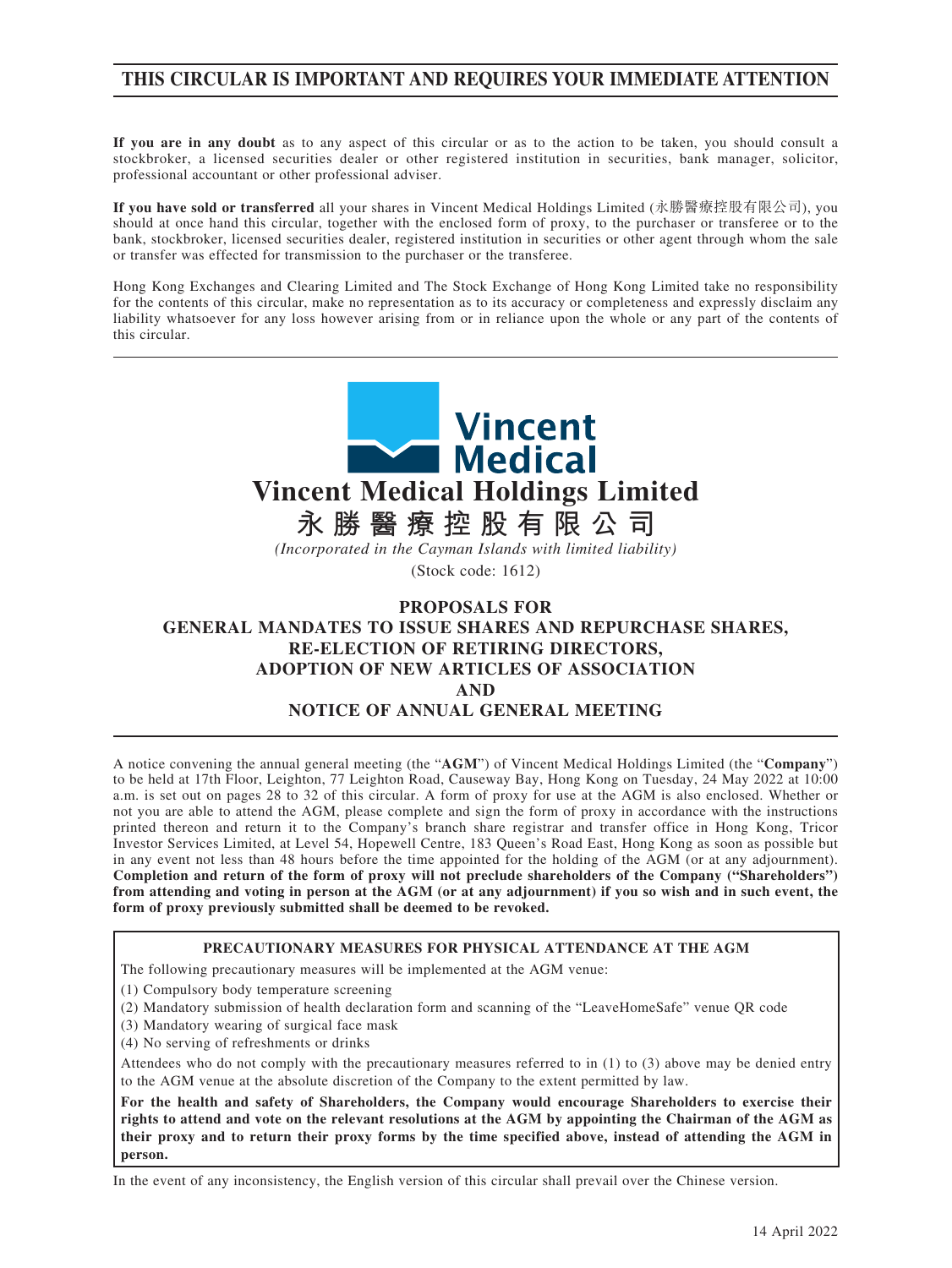# **CONTENTS**

## *Page*

|                              |                                                                                     | 1               |
|------------------------------|-------------------------------------------------------------------------------------|-----------------|
|                              |                                                                                     | $\overline{2}$  |
| <b>Letter from the Board</b> |                                                                                     |                 |
| 1.                           |                                                                                     | 5               |
| 2.                           |                                                                                     | 6               |
| 3.                           |                                                                                     | $7\phantom{.0}$ |
| 4.                           |                                                                                     | 8               |
| 5.                           |                                                                                     | 10              |
| 6.                           |                                                                                     | 10              |
| 7.                           |                                                                                     | 11              |
| 8.                           |                                                                                     | 11              |
| Appendix I                   | Explanatory Statement on the Repurchase Mandate<br>$-$                              | 12              |
| Appendix $II -$              |                                                                                     | 17              |
|                              | Appendix III - Proposed Amendments Brought About by the New Articles of Association | 19              |
|                              |                                                                                     | 28              |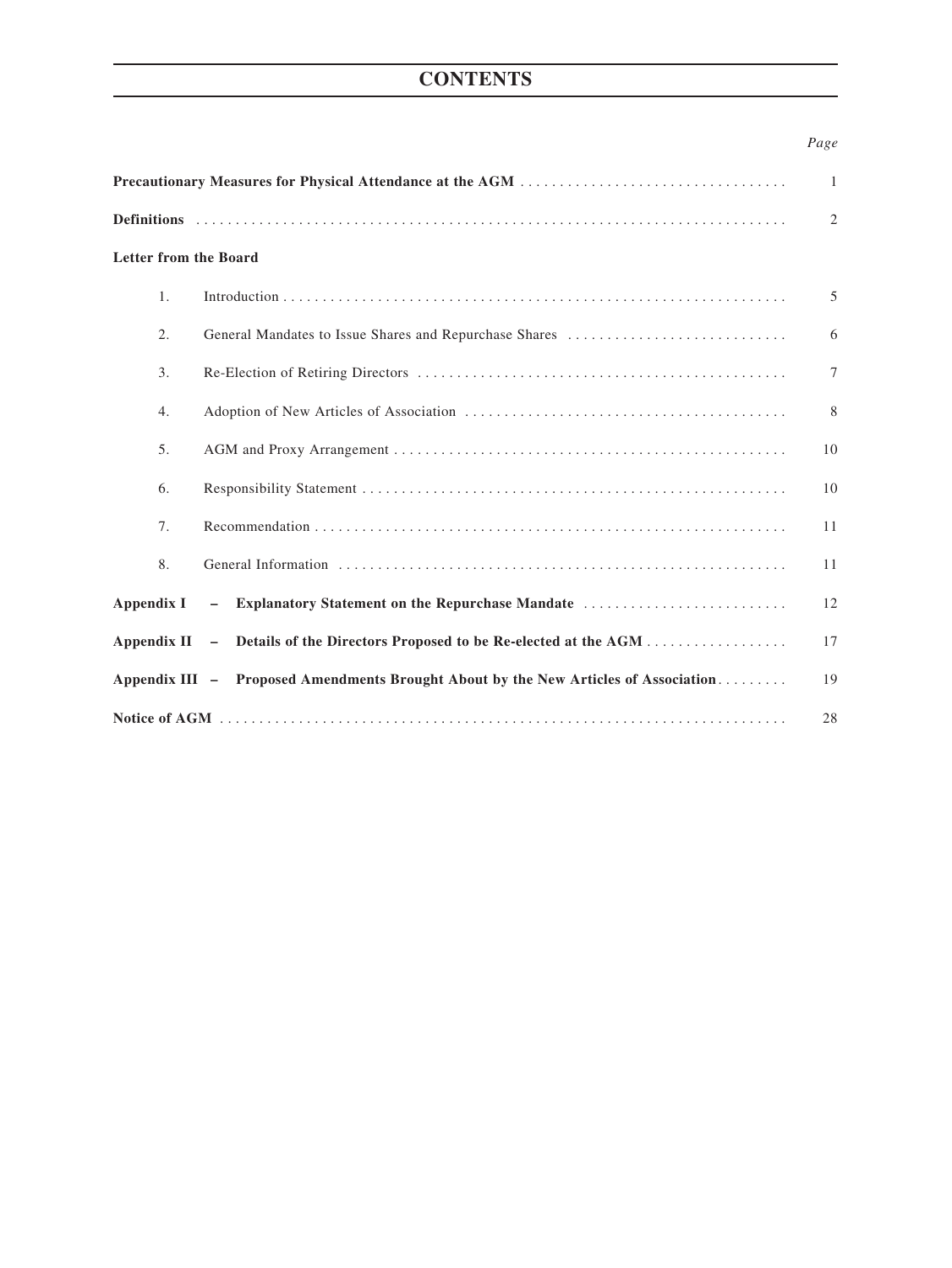## **PRECAUTIONARY MEASURES FOR PHYSICAL ATTENDANCE AT THE AGM**

For Shareholders who would like to physically attend the AGM, please note that the following precautionary measures may be implemented by the Company at the AGM venue to safeguard the health and safety of the AGM attendees and to comply with the requirements for the prevention and control of the spreading of COVID-19:

- (1) **Compulsory body temperature screening** will be required for every attendee at the main entrance of the AGM venue. Any person with a body temperature above the reference range quoted by the Department of Health from time to time, exhibiting respiratory inflection symptoms, or is apparently unwell, may be denied entry into the AGM venue and be requested to leave the AGM venue.
- (2) Every attendee will be required to **submit a completed health declaration form and scan the "LeaveHomeSafe" venue QR code** prior to entry into the AGM venue.
- (3) All attendees will be required to **wear surgical face masks** throughout the AGM and must follow the seating arrangement fixed by the Company.
- (4) **No refreshments or drinks will be served** to attendees at the AGM.

Anyone attending the AGM is reminded to observe and practice good personal hygiene at all times at the AGM venue. To the extent permitted by law, the Company reserves the right to deny entry into the AGM venue or require any person to leave the venue so as to ensure the health and safety of the AGM attendees.

In light of the continuing risks posed by the COVID-19, and in the interests of protecting Shareholders, **the Company strongly encourage Shareholders to exercise their rights to attend and vote on the relevant resolutions at the AGM by appointing the Chairman of the AGM as their proxy instead of attending the AGM in person.** Completed forms of proxy must be returned to the Company's branch share registrar and transfer office in Hong Kong, Tricor Investor Services Limited, at Level 54, Hopewell Centre, 183 Queen's Road East, Hong Kong before **Sunday, 22 May 2022 at 10:00 a.m.**. For the non-registered Shareholders whose Shares are held through banks, brokers, custodians or the Hong Kong Securities Clearing Company Limited should consult directly with their banks or brokers or custodians (as the case may be) to assist them in the appointment of proxy.

**Due to the constantly evolving COVID-19 pandemic situation in Hong Kong, the Company may be required to change the AGM arrangements at short notice. Shareholders are advised to keep themselves abreast of further announcements (if any) made by the Company which will be published on the website of the Company at www.vincentmedical.com and the website of Hong Kong Exchanges and Clearing Limited at www.hkexnews.hk.**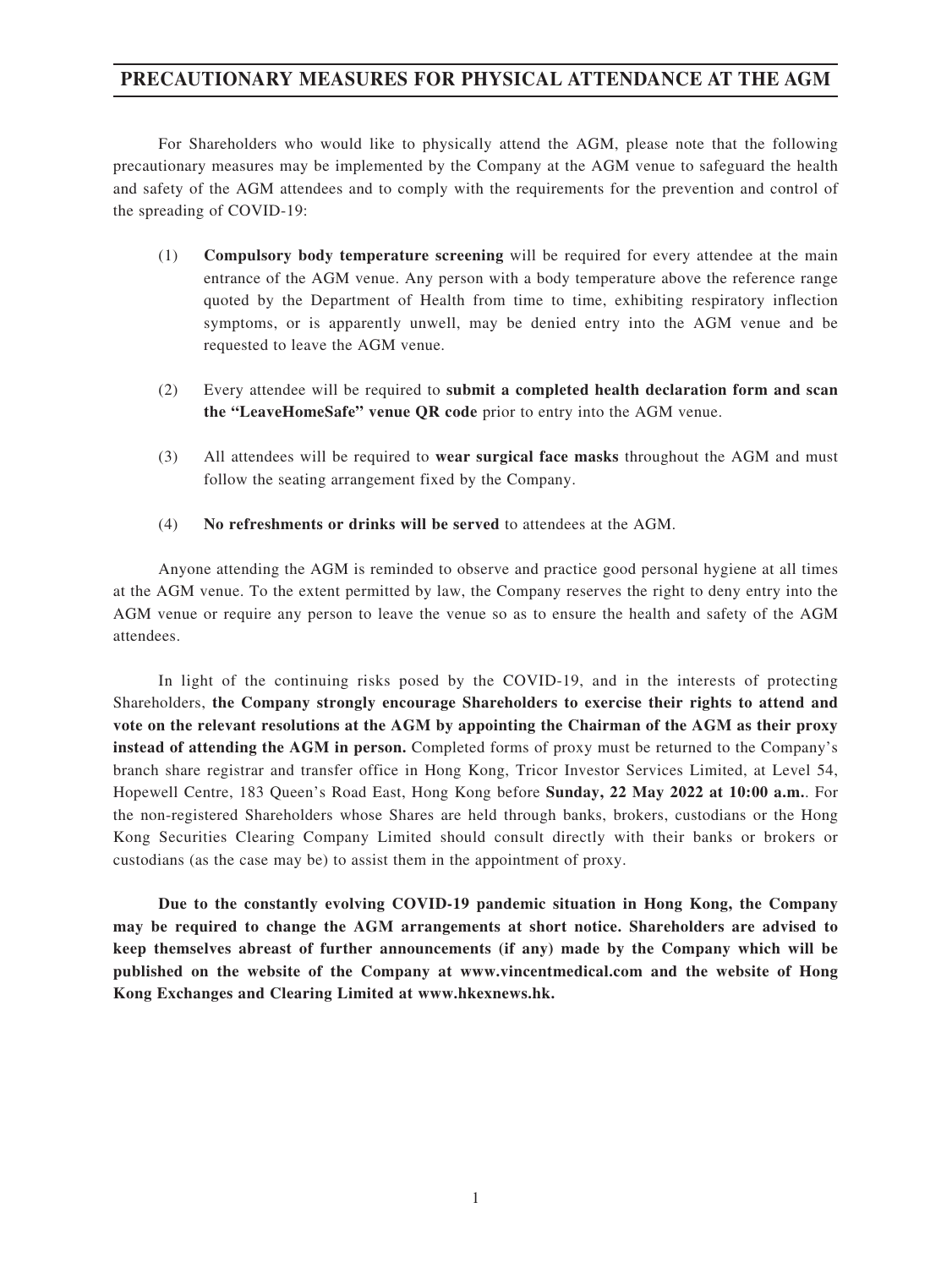*In this circular, unless the context otherwise requires, the following expressions shall have the following meanings:*

| "AGM"                                      | the annual general meeting of the Company to be held at 17th<br>Floor, Leighton, 77 Leighton Road, Causeway Bay, Hong Kong<br>on Tuesday, 24 May 2022 at 10:00 a.m. or any adjournment<br>thereof, the notice of which is set out on pages 28 to 32 of this<br>circular                                                           |
|--------------------------------------------|-----------------------------------------------------------------------------------------------------------------------------------------------------------------------------------------------------------------------------------------------------------------------------------------------------------------------------------|
| "Articles of Association" or<br>"Articles" | the articles of association of the Company currently in force                                                                                                                                                                                                                                                                     |
| "Board"                                    | the board of the Directors                                                                                                                                                                                                                                                                                                        |
| "Board Diversity Policy"                   | the board diversity policy as adopted by the Company on 24 June<br>2016                                                                                                                                                                                                                                                           |
| "Cayman Companies Act"                     | the Companies Act, Cap. 22 (Act 3 of 1961, as consolidated and<br>revised) of the Cayman Islands                                                                                                                                                                                                                                  |
| "Company"                                  | Vincent Medical Holdings Limited (永勝醫療控股有限公司), an<br>exempted company incorporated in the Cayman Islands with<br>limited liability whose shares are listed on the Main Board of the<br>Stock Exchange (stock code: 1612)                                                                                                          |
| "Controlling Shareholders"                 | Mr. Choi Man Shing, Ms. Liu Pui Ching (the spouse of Mr. Choi<br>Man Shing) and VRI, being the controlling shareholders who<br>jointly control their respective interests in the Company within<br>the meaning of the Listing Rules                                                                                               |
| "Director(s)"                              | the director(s) of the Company                                                                                                                                                                                                                                                                                                    |
| "Group"                                    | the Company and its subsidiaries                                                                                                                                                                                                                                                                                                  |
| "HK\$"                                     | Hong Kong dollars, the lawful currency of Hong Kong                                                                                                                                                                                                                                                                               |
| "Hong Kong"                                | Hong Kong Special Administrative Region of the PRC                                                                                                                                                                                                                                                                                |
| "Issuing Mandate"                          | a general and unconditional mandate to be granted to the<br>Directors to allot, issue and deal with additional Shares during the<br>relevant period of an aggregate number not exceeding 20% of the<br>total number of issued Shares of the Company as at the date of<br>passing of the relevant resolution granting such mandate |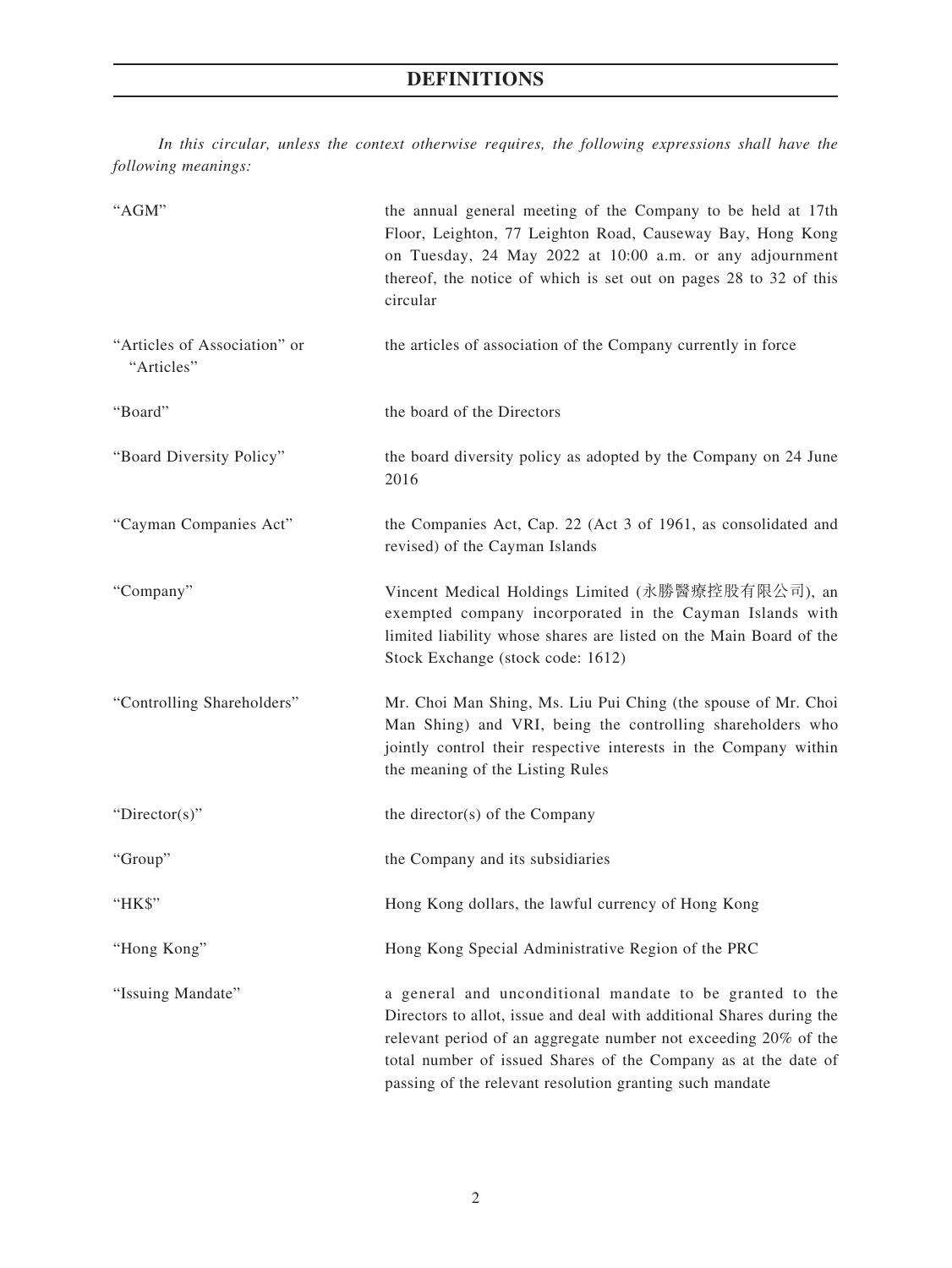# **DEFINITIONS**

| "Latest Practicable Date"     | 11 April 2022, being the latest practicable date prior to the<br>printing of this circular for the purpose of ascertaining certain<br>information contained herein                                                                                                                                                                                                                                                                                                          |
|-------------------------------|-----------------------------------------------------------------------------------------------------------------------------------------------------------------------------------------------------------------------------------------------------------------------------------------------------------------------------------------------------------------------------------------------------------------------------------------------------------------------------|
| "Listing Rules"               | the Rules Governing the Listing of Securities on the Stock<br>Exchange                                                                                                                                                                                                                                                                                                                                                                                                      |
| "New Articles of Association" | the second amended and restated articles of association of the<br>Company incorporating and consolidating all the Proposed<br>Amendments                                                                                                                                                                                                                                                                                                                                    |
| "Nomination Committee"        | the nomination committee of the Board                                                                                                                                                                                                                                                                                                                                                                                                                                       |
| "PRC"                         | the People's Republic of China                                                                                                                                                                                                                                                                                                                                                                                                                                              |
| "Proposed Amendments"         | the proposed amendments to the Articles as set out in Appendix<br>III to this circular                                                                                                                                                                                                                                                                                                                                                                                      |
| "Repurchase Mandate"          | a general and unconditional mandate to be granted to the<br>Directors to repurchase Shares on the Stock Exchange up to a<br>maximum number equivalent to 10% of the total number of issued<br>Shares of the Company as at the date of passing the relevant<br>resolution granting such mandate                                                                                                                                                                              |
| "SFO"                         | the Securities and Futures Ordinance (Chapter 571 of the Laws of<br>Hong Kong), as amended, supplemented or otherwise modified<br>from time to time                                                                                                                                                                                                                                                                                                                         |
| "Share $(s)$ "                | ordinary share(s) of par value of HK\$0.01 each in the share<br>capital of the Company, or if there has been a sub-division,<br>consolidation, reclassification or reconstruction or reduction or<br>reorganisation of the share capital of the Company, shares<br>forming part of the ordinary equity share capital of the Company<br>as shall result from any of such sub-division, consolidation,<br>re-classification or re-construction or reduction or reorganisation |
| "Shareholder(s)"              | holder(s) of the Shares                                                                                                                                                                                                                                                                                                                                                                                                                                                     |
| "Stock Exchange"              | The Stock Exchange of Hong Kong Limited                                                                                                                                                                                                                                                                                                                                                                                                                                     |
| "Takeovers Code"              | the Code on Takeovers and Mergers issued by the Securities and<br>Futures Commission of Hong Kong, as amended, supplemented or<br>otherwise modified from time to time                                                                                                                                                                                                                                                                                                      |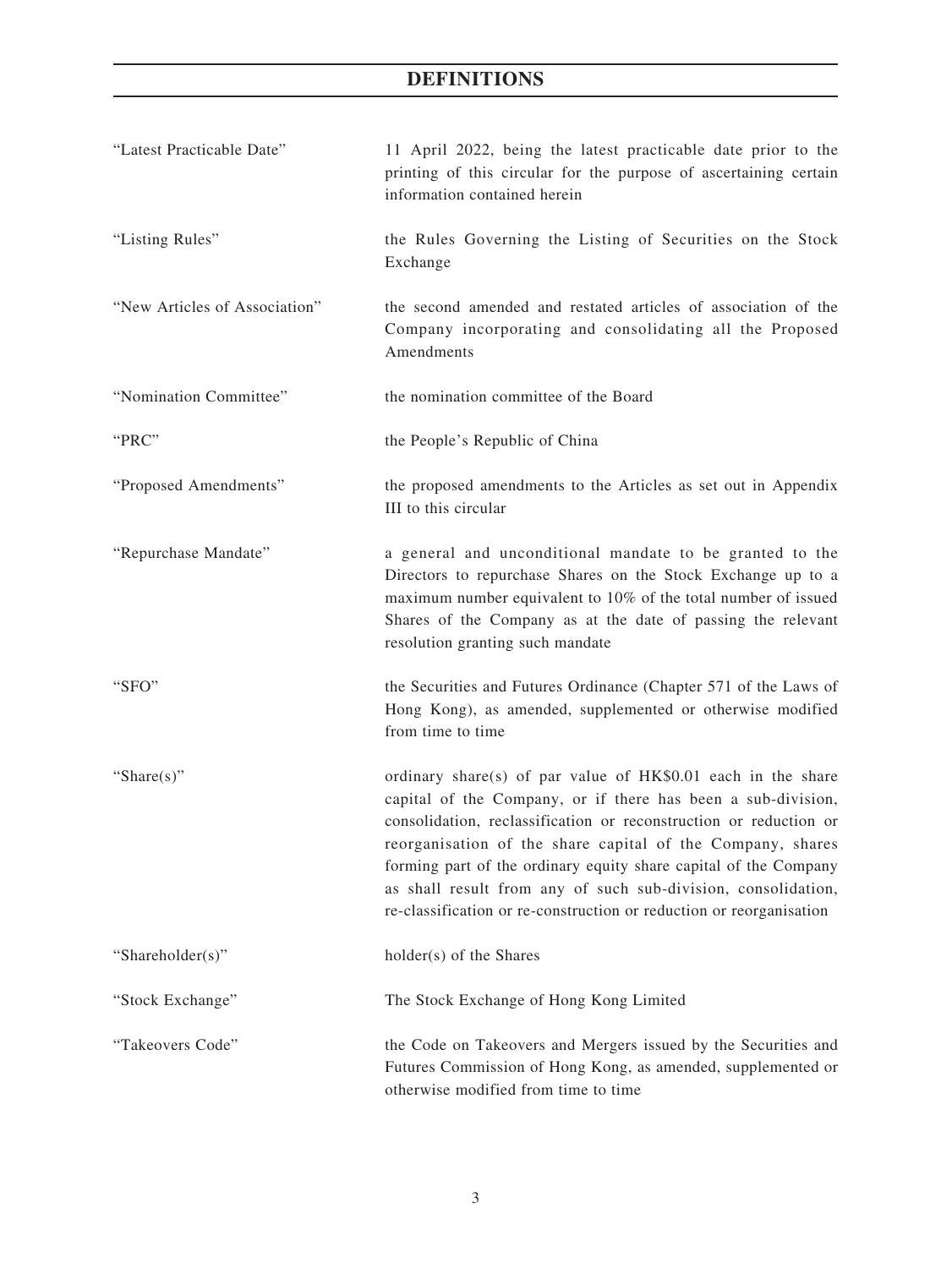# **DEFINITIONS**

| "VRHK"  | VINCENT RAYA CO., LIMITED (永勝宏基集團有限公司), a<br>company incorporated in Hong Kong and a direct wholly-owned<br>subsidiary of VRI as at the Latest Practicable Date                                                                                                                                                                                           |
|---------|-----------------------------------------------------------------------------------------------------------------------------------------------------------------------------------------------------------------------------------------------------------------------------------------------------------------------------------------------------------|
| "VRI"   | VINCENT RAYA INTERNATIONAL LIMITED, a company<br>incorporated in the British Virgin Islands and being held as to<br>57.89% by Mr. Choi Man Shing (being the Chairman and<br>executive Director) and 42.11% by Ms. Liu Pui Ching (being the<br>spouse of Mr. Choi Man Shing) as at the Latest Practicable Date,<br>and one of the Controlling Shareholders |
| $``\%"$ | per cent.                                                                                                                                                                                                                                                                                                                                                 |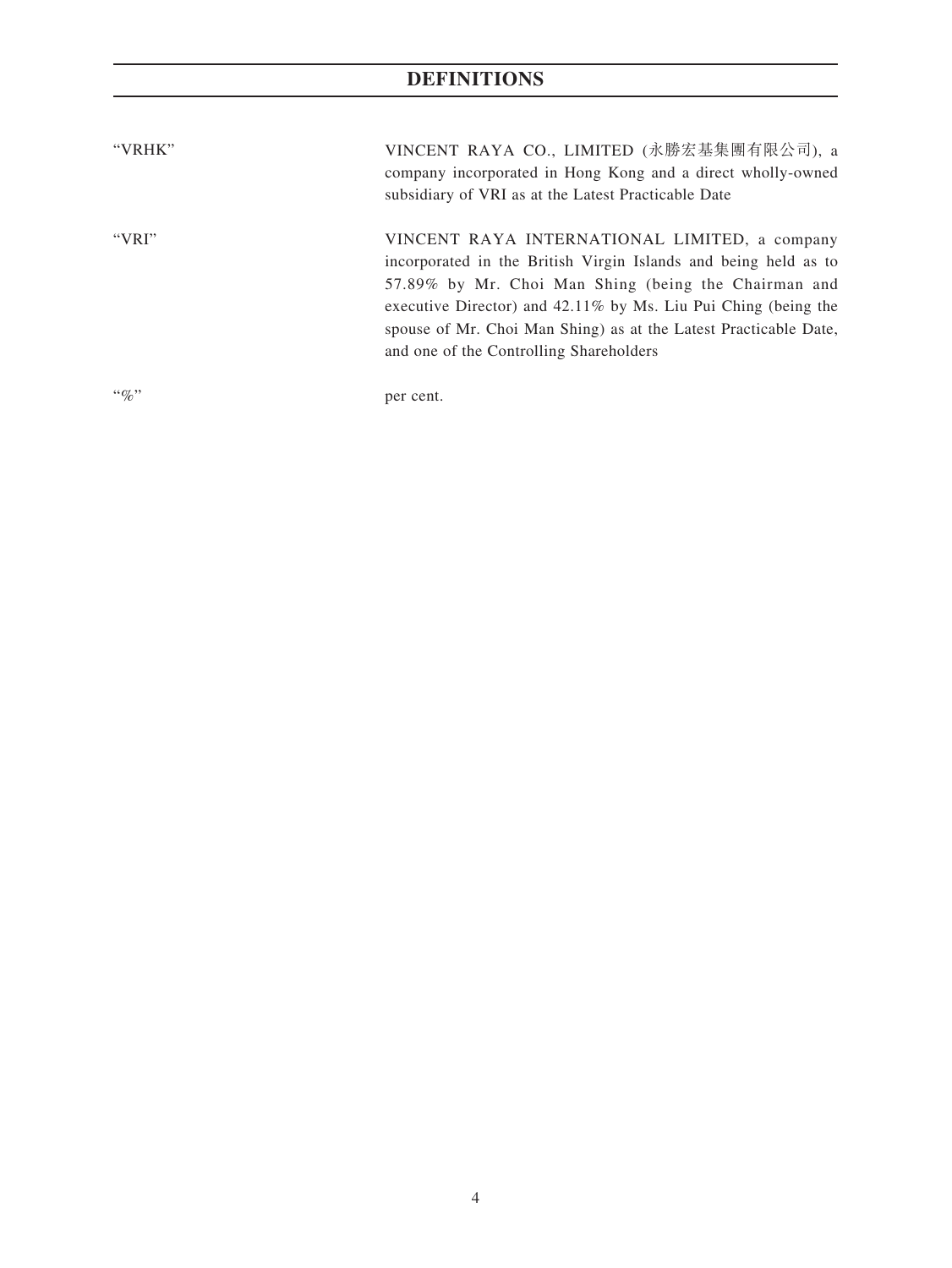

*(Incorporated in the Cayman Islands with limited liability)* (Stock code: 1612)

#### **Executive Directors:**

Mr. CHOI Man Shing *(Chairman)* Mr. TO Ki Cheung *(Chief Executive Officer)* Mr. KOH Ming Fai Mr. FU Kwok Fu

**Non-executive Director:** Mr. GUO Pengcheng

#### **Independent Non-executive Directors:**

Mr. MOK Kwok Cheung Rupert Mr. AU Yu Chiu Steven Prof. YUNG Kai Leung

#### **Registered Office:**

Cricket Square, Hutchins Drive, P. O. Box 2681, Grand Cayman, KY1-1111, Cayman Islands

**Headquarters and Principal Place of Business in Hong Kong:**

Units 1604-07A, 16/F., Two Harbourfront, 22 Tak Fung Street, Hung Hom, Kowloon, Hong Kong

14 April 2022

*To the Shareholders*

Dear Sir or Madam,

## **PROPOSALS FOR GENERAL MANDATES TO ISSUE SHARES AND REPURCHASE SHARES, RE-ELECTION OF RETIRING DIRECTORS AND ADOPTION OF NEW ARTICLES OF ASSOCIATION**

#### **1. INTRODUCTION**

The purpose of this circular is to give you the notice of the AGM and the information in respect of the resolutions to be proposed at the AGM including (a) ordinary resolutions for, inter alia, (i) the grant to the Directors the Issuing Mandate and the Repurchase Mandate; (ii) the extension of the Issuing Mandate to include Shares repurchased pursuant to the Repurchase Mandate; (iii) the re-election of the retiring Directors; and (b) a special resolution for the proposed adoption of the New Articles of Association.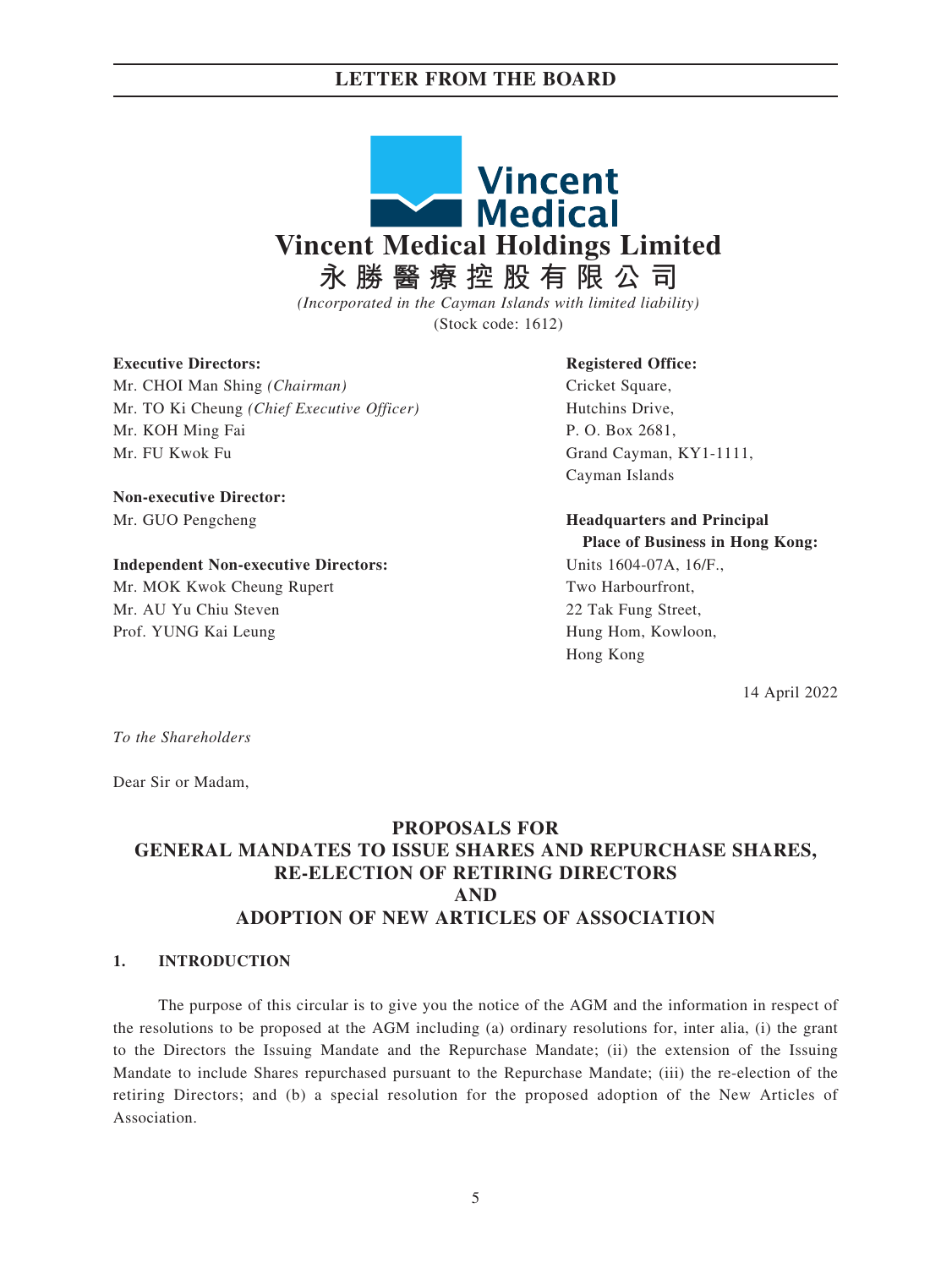### **2. GENERAL MANDATES TO ISSUE SHARES AND REPURCHASE SHARES**

At the annual general meeting of the Company held on 18 May 2021, resolutions were passed giving general and unconditional mandates to the Directors (i) to allot, issue and deal with Shares not exceeding 20% of the aggregate total number of issued Shares of the Company; (ii) to repurchase Shares not exceeding 10% of the aggregate total number of issued Shares of the Company; and (iii) to extend the general mandate of (i) above to include Shares repurchased pursuant to the general mandate of (ii) above. Such general mandates will expire at the conclusion of the forthcoming AGM.

At the AGM, separate ordinary resolutions will be proposed:

- (a) to grant the Issuing Mandate to the Directors to exercise the powers of the Company to allot, issue, and deal with any Shares not exceeding 20% of the total number of issued Shares of the Company as at the date of passing of the resolution. The Issuing Mandate will end on the earliest of (i) the date of the next annual general meeting; (ii) the date by which the next annual general meeting of the Company is required to be held by the Articles of Association or any applicable laws of the Cayman Islands; and (iii) the date upon which such authority is revoked, varied or renewed by an ordinary resolution of the Shareholders at a general meeting of the Company. Based on 654,110,332 Shares in issue as at the Latest Practicable Date and assuming no further Shares will be issued or repurchased during the period from the Latest Practicable Date to the date of the AGM, the Directors will be authorised to issue up to 130,822,066 Shares under the Issuing Mandate;
- (b) to grant the Repurchase Mandate to the Directors to exercise the powers of the Company to repurchase issued Shares subject to the criteria set out in this circular. Under such Repurchase Mandate, the maximum number of Shares that the Directors may repurchase shall not exceed 10% of the total number of issued Shares of the Company as at the date of passing of the resolution. As at the Latest Practicable Date, the number of Shares in issue was 654,110,332 Shares. Subject to the passing of the proposed ordinary resolution approving the grant of the Repurchase Mandate and assuming no further Shares will be issued or repurchased during the period from the Latest Practicable Date to the date of the AGM, the Company would be allowed under the Repurchase Mandate to repurchase a maximum of 65,411,033 Shares, being 10% of the total number of issued Shares of the Company as at the date of passing of the resolution in relation thereto. The Repurchase Mandate will end on the earliest of (i) the date of the next annual general meeting; (ii) the date by which the next annual general meeting of the Company is required to be held by the Articles of Association or any applicable laws of the Cayman Islands; and (iii) the date upon which such authority is revoked, varied or renewed by an ordinary resolution of the Shareholders at a general meeting of the Company; and
- (c) subject to the passing of the aforesaid ordinary resolutions granting the Issuing Mandate and the Repurchase Mandate, to extend the number of Shares to be issued and allotted under the Issuing Mandate by an additional number representing such number of Shares repurchased under the Repurchase Mandate.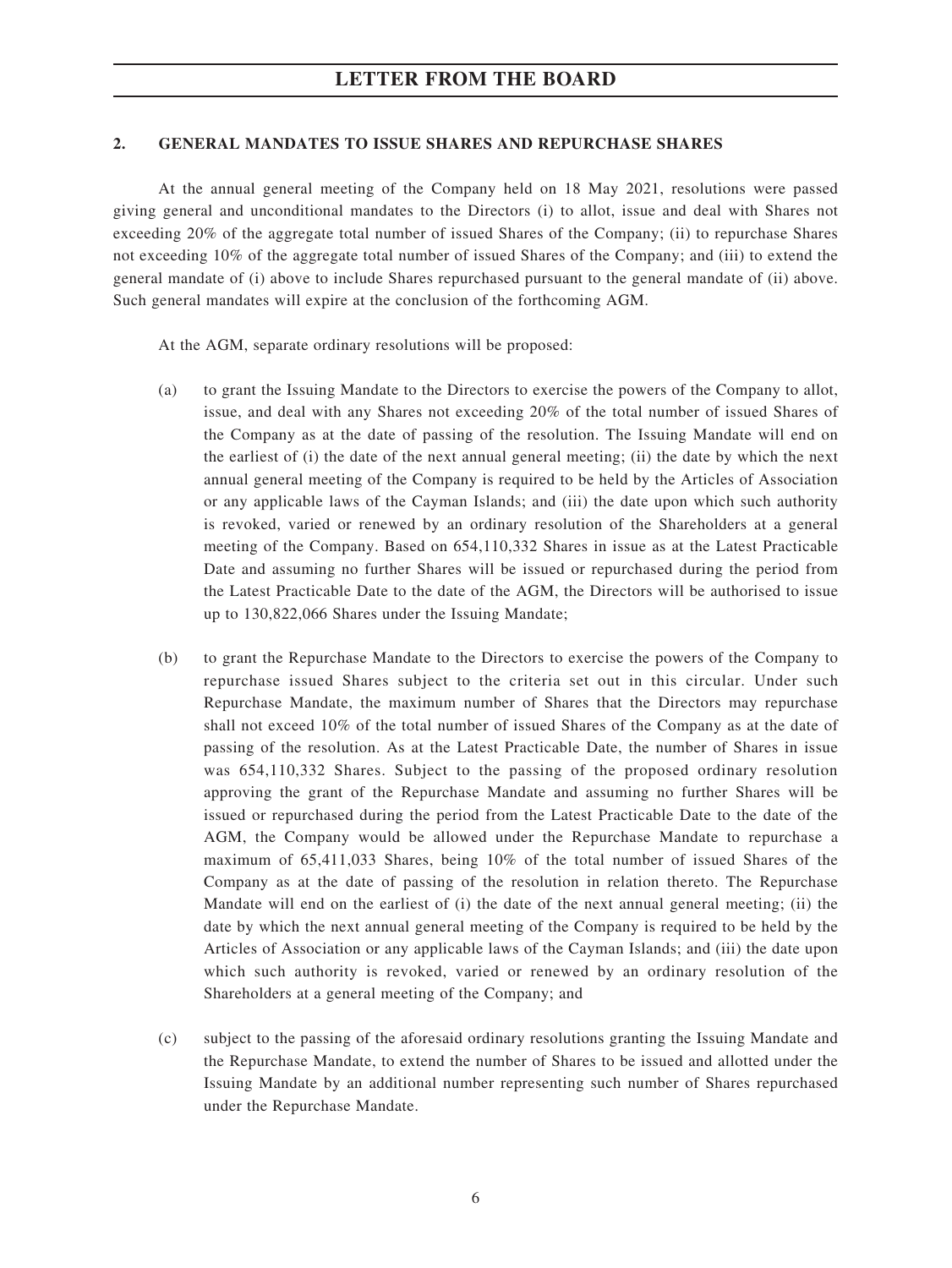Pursuant to the Listing Rules, an explanatory statement is set out in Appendix I to this circular to provide you with requisite information reasonably necessary to enable you to make an informed decision on whether to vote for or against the proposed resolution granting the Repurchase Mandate at the AGM.

### **3. RE-ELECTION OF RETIRING DIRECTORS**

As at the Latest Practicable Date, there were four executive Directors, namely Mr. Choi Man Shing, Mr. To Ki Cheung, Mr. Koh Ming Fai and Mr. Fu Kwok Fu; one non-executive Director, namely Mr. Guo Pengcheng; and three independent non-executive Directors, namely Mr. Mok Kwok Cheung Rupert, Mr. Au Yu Chiu Steven and Prof. Yung Kai Leung.

In accordance with Article 84(1) of the Articles of Association, Mr. To Ki Cheung, Mr. Mok Kwok Cheung Rupert and Mr. Au Yu Chiu Steven shall retire from office by rotation at the AGM and, being eligible, will offer themselves for re-election at the AGM.

Recommendations to the Board for the proposal for re-election of Mr. To Ki Cheung as an executive Director and each of Mr. Mok Kwok Cheung Rupert and Mr. Au Yu Chiu Steven as an independent non-executive Director were made by the Nomination Committee, after having considered a range of diversity perspectives including but not limited to gender, age, cultural and educational background, ethnicity, professional experience, skills, knowledge and length of service, as set out in the Board Diversity Policy.

At the AGM, separate ordinary resolutions will be put forward to the Shareholders in relation to the proposed re-election of Mr. To Ki Cheung as an executive Director and each of Mr. Mok Kwok Cheung Rupert and Mr. Au Yu Chiu Steven as an independent non-executive Director. The biographical details of the above-named Directors who are subject to re-election at the AGM are set out in Appendix II to this circular in compliance with the relevant requirements of the Listing Rules.

## **Recommendation of the Nomination Committee with respect to the independent non-executive Directors subject to re-election at the AGM**

All independent non-executive Directors have made an annual confirmation of independence pursuant to Rule 3.13 of the Listing Rules, respectively. The Nomination Committee had assessed and reviewed the respective written confirmation of independence of Mr. Mok Kwok Cheung Rupert and Mr. Au Yu Chiu Steven who have offered themself for re-election as independent non-executive Directors at the AGM based on the independence criteria as set out in Rule 3.13 of the Listing Rules and is satisfied that they remain independent in accordance with Rule 3.13 of the Listing Rules. In addition, the Nomination Committee had evaluated their performance and is of the view that they have provided valuable contributions to the Company and have demonstrated their abilities to provide independent, balanced and objective view to the Company's affairs.

Based on the Board Diversity Policy, the Nomination Committee considers that Mr. Mok Kwok Cheung Rupert and Mr. Au Yu Chiu Steven can contribute to the diversity of the Board, in particular, with their strong and diversified educational background, skills and professional experience in their expertise.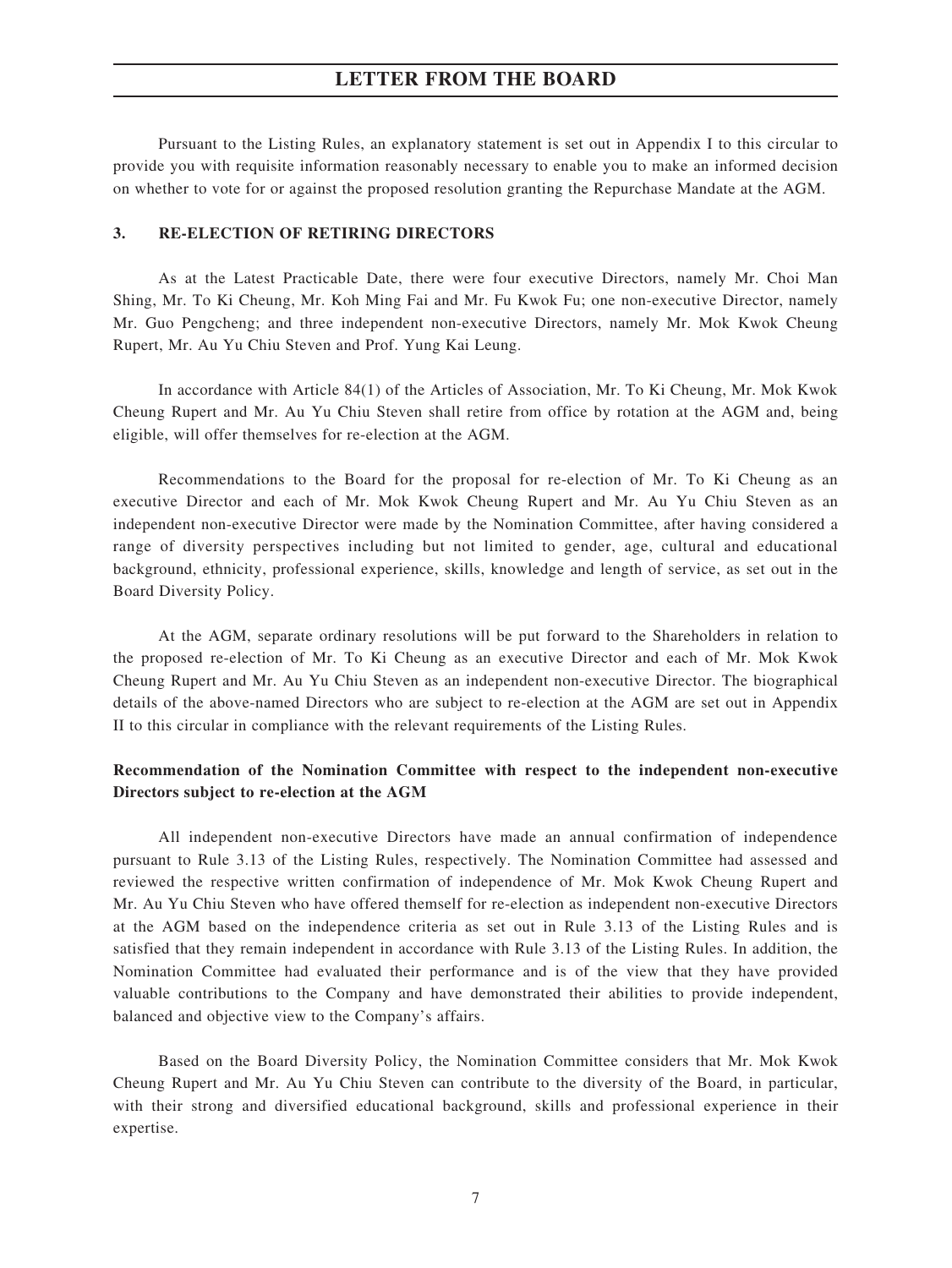Therefore, the Board, with the recommendation of the Nomination Committee, has nominated Mr. Mok Kwok Cheung Rupert and Mr. Au Yu Chiu Steven for re-election as independent non-executive Directors at the AGM.

### **4. ADOPTION OF NEW ARTICLES OF ASSOCIATION**

The Board proposes to make the Proposed Amendments to the Articles of Association to be in line with the latest legal and regulatory requirements, including the amendments made to Appendix 3 to the Listing Rules which took effect on 1 January 2022. In view of the Proposed Amendments, the Board proposes to adopt the New Articles of Association in substitution for, and to the exclusion of, the Articles of Association. A summary of the major areas of the Proposed Amendments are set out below:

- (1) to update the definition of "Law" to bring it in line with the Cayman Companies Act;
- (2) to delete the provision in relation to the Company's purchases of redeemable shares not made through the market or by tender;
- (3) to provide that the respective period of (i) the closure of the register(s) of members for inspection and (ii) the suspension for the registration of transfers of shares in any year may be extended with the approval of the Shareholders by ordinary resolution in that year provided that such period shall not be extended beyond sixty days (or such other period as may be prescribed under applicable law) in any year;
- (4) to provide that the Company must hold an annual general meeting in each financial year other than the financial year of the Company's adoption of the articles of association and such annual general meeting must be held within six months after the end of the Company's financial year;
- (5) to provide that an annual general meeting of the Company must be called by notice of not less than twenty-one clear days, while all other general meetings (including an extraordinary general meeting) must be called by notice of not less than fourteen clear days but if permitted by the Listing Rules, a general meeting may be called by shorter notice, subject to the Cayman Companies Act if it is so agreed under the circumstances set out in the New Articles of Association;
- (6) to provide that the Board shall have the power to provide in every notice calling a general meeting the circumstances in which a postponement or change of the relevant general meeting may occur automatically without further notice including, without limitation, where a tropical cyclone warning signal number 8 or above, black rainstorm warning or other similar event is in force at any time prior to or at the time of the general meeting on the day of the general meeting;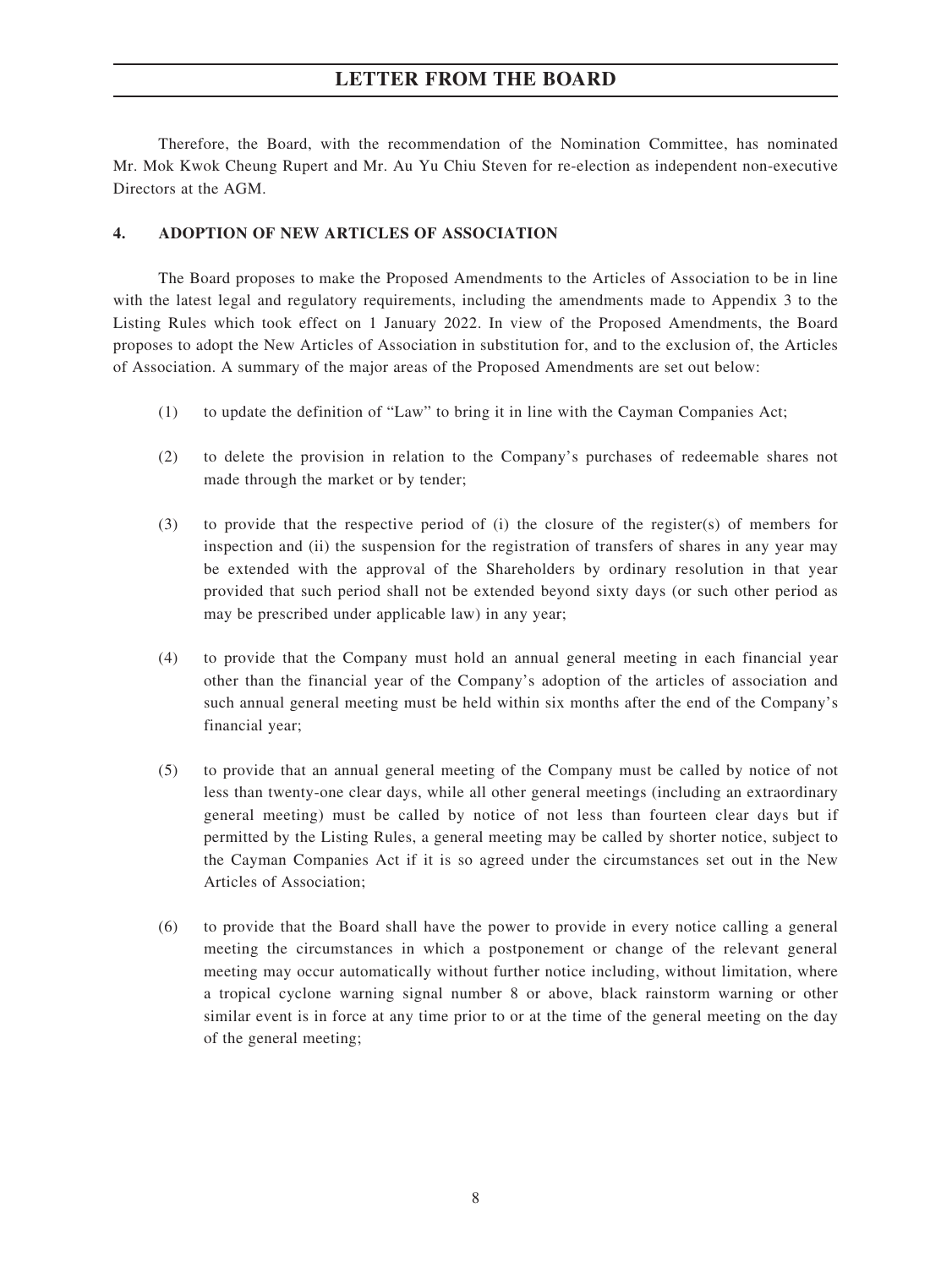- (7) to provide that all Shareholders shall have the right to (i) speak at a general meeting of the Company; and (ii) vote at a general meeting of the Company, except where a Shareholder is required, by the Listing Rules, to abstain from voting to approve the matter under consideration;
- (8) to provide that any Director appointed by the Board to fill a casual vacancy on the Board or as an addition to the existing Board shall hold office until the first annual general meeting of the Company after his appointment and shall then be eligible for re-election;
- (9) to update the provision providing the circumstances under which a Director is not prohibited from voting (or being counted in the quorum) on any resolution of the Board approving any contract or arrangement or any other proposal in which he or any of his close associates is materially interested, in accordance with the requirements under Rule 13.44 of the Listing Rules, following the repeal of the relevant requirements in Appendix 3 to the Listing Rules;
- (10) to provide that the Shareholders may approve the removal of the auditor of the Company at any time before the expiration of his term of office by way of an ordinary resolution;
- (11) to update the provision regarding the appointment of the auditor of the Company to fill any casual vacancy in the office of the auditor of the Company that any such auditor appointed shall hold office until the next following annual general meeting of the Company and shall then be subject to appointment by the Shareholders;
- (12) to add the definition of "financial year" and provide that the financial year end of the Company shall be 31 of December in each year, unless otherwise determined by the Directors from time to time; and
- (13) to update and tidy up definitions and other references, and to make consequential amendments in line with the above amendments and other house-keeping amendments.

Details of the Proposed Amendments are set out in Appendix III to this circular.

The Proposed Amendments and the adoption of the New Articles of Association are subject to the approval of the Shareholders by way of a special resolution at the AGM, and will become effective upon the approval by the Shareholders at the AGM.

The legal advisers to the Company as to Hong Kong laws have confirmed that the Proposed Amendments comply with the requirements of the Listing Rules and the legal advisers to the Company as to the laws of the Cayman Islands have confirmed that the Proposed Amendments do not violate the applicable laws of the Cayman Islands. The Company confirms that there is nothing unusual about the Proposed Amendments for a company listed on the Stock Exchange.

The Proposed Amendments and the New Articles of Association are prepared in the English language. The Chinese translation thereof is for reference only and in case there are any inconsistencies between the English version and the Chinese version, the English version shall prevail.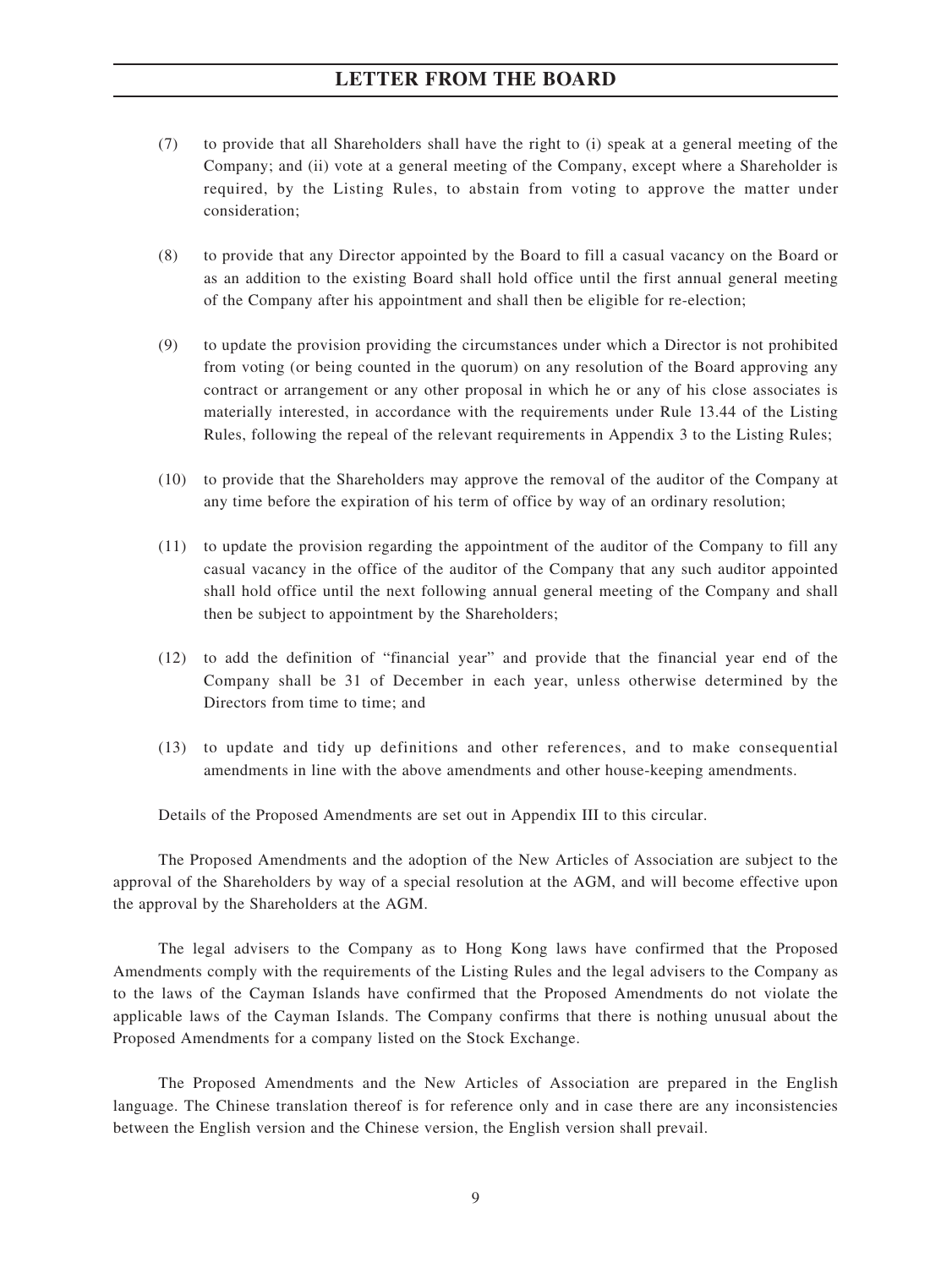### **5. AGM AND PROXY ARRANGEMENT**

Set out on pages 28 to 32 of this circular is the notice of AGM at which ordinary resolutions will be proposed to the Shareholders to consider and approve, among other matters, (i) the grant to the Directors the Issuing Mandate and the Repurchase Mandate; (ii) the extension of the Issuing Mandate to include Shares repurchased pursuant to the Repurchase Mandate; (iii) the re-election of the retiring Directors; and (iv) by way of a special resolution, to consider and approve the adoption of the New Articles of Association.

A form of proxy for use at the AGM is enclosed with this circular. Such form of proxy is also published on the designed website of the Stock Exchange (www.hkexnews.hk) and the website of the Company (www.vincentmedical.com). Whether or not you intend to be present at the AGM, you are requested to complete the form of proxy and return it in accordance with the instructions printed thereon to the Company's branch share registrar and transfer office in Hong Kong, Tricor Investor Services Limited, at Level 54, Hopewell Centre, 183 Queen's Road East, Hong Kong as soon as possible but in any event not less than 48 hours before the time appointed for the holding of the AGM (or at any adjournment). Completion and return of the form of proxy will not preclude Shareholders from attending and voting in person at the AGM (or any adjournment) if you so wish and in such event, the form of proxy previously submitted shall be deemed to be revoked.

All resolutions will be put to vote by way of poll at the AGM pursuant to Rule 13.39 of the Listing Rules. An announcement on the poll results will be made by the Company after the AGM in the manner prescribed under Rule 13.39(5) of the Listing Rules.

To the best of the Directors' knowledge, information and belief having made reasonable enquires, the Directors confirm that no Shareholder is required to abstain from voting on any resolutions at the AGM.

#### **6. RESPONSIBILITY STATEMENT**

This circular, for which the Directors collectively and individually accept full responsibility, includes particulars given in compliance with the Listing Rules for the purpose of giving information with regard to the Group. The Directors, having made all reasonable enquiries, confirm that to the best of their knowledge and belief the information contained in this circular is accurate and complete in all material respects and not misleading or deceptive, and there are no other matters the omission of which would make this circular or any statement herein misleading.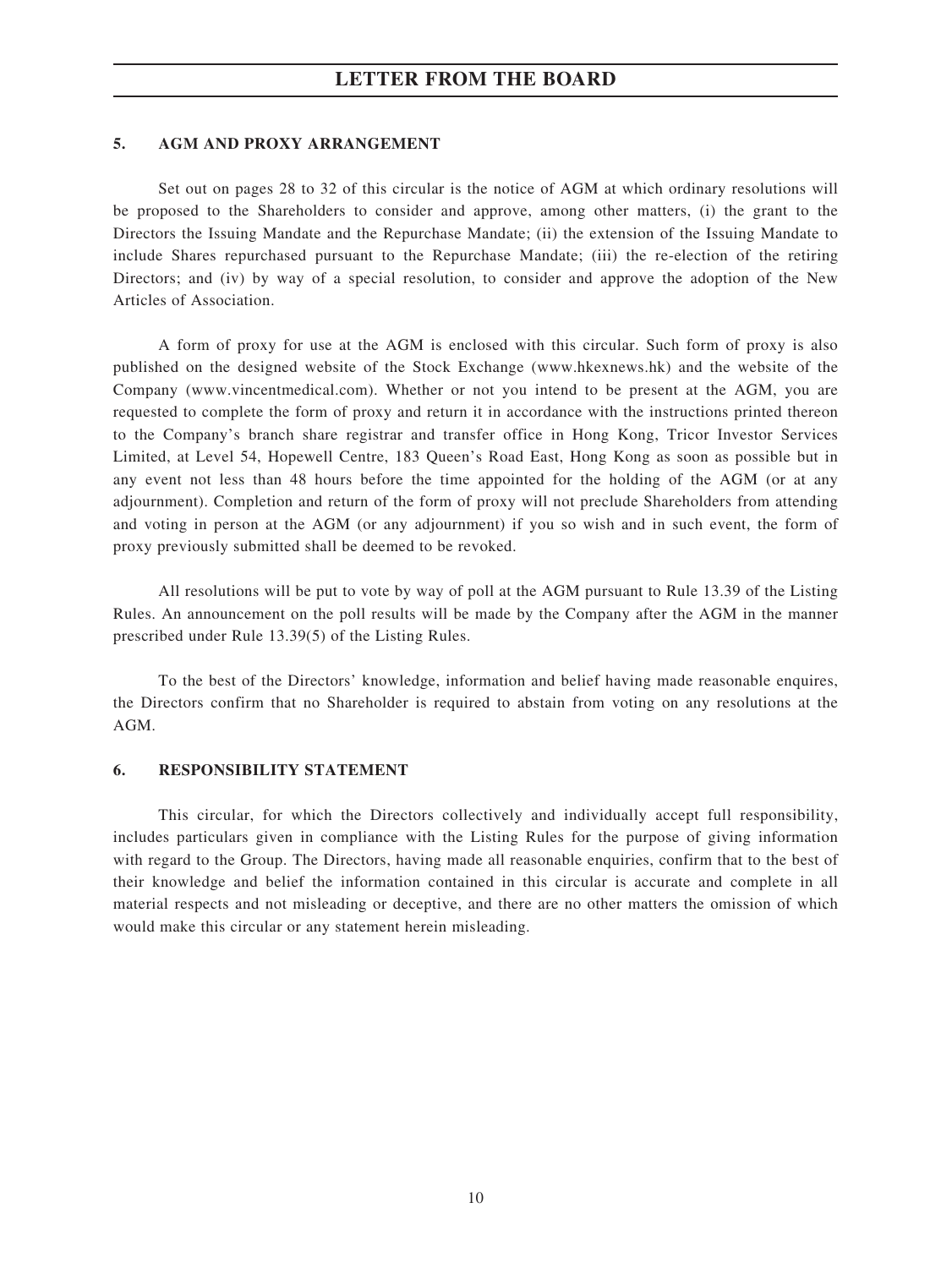## **7. RECOMMENDATION**

The Directors consider that (i) the granting of the Issuing Mandate and the Repurchase Mandate to the Directors to issue and repurchase Shares; (ii) the extension of the Issuing Mandate to include Shares repurchased pursuant to the Repurchase Mandate; (iii) the re-election of the retiring Directors; and (iv) the adoption of the New Articles of Association are in the best interests of the Company and the Shareholders as a whole. The Directors therefore recommend the Shareholders to vote in favour of all the resolutions to be proposed at the AGM.

## **8. GENERAL INFORMATION**

Your attention is drawn to the additional information set out in the appendices to this circular.

Yours faithfully By order of the Board **Vincent Medical Holdings Limited Choi Man Shing** *Chairman and Executive Director*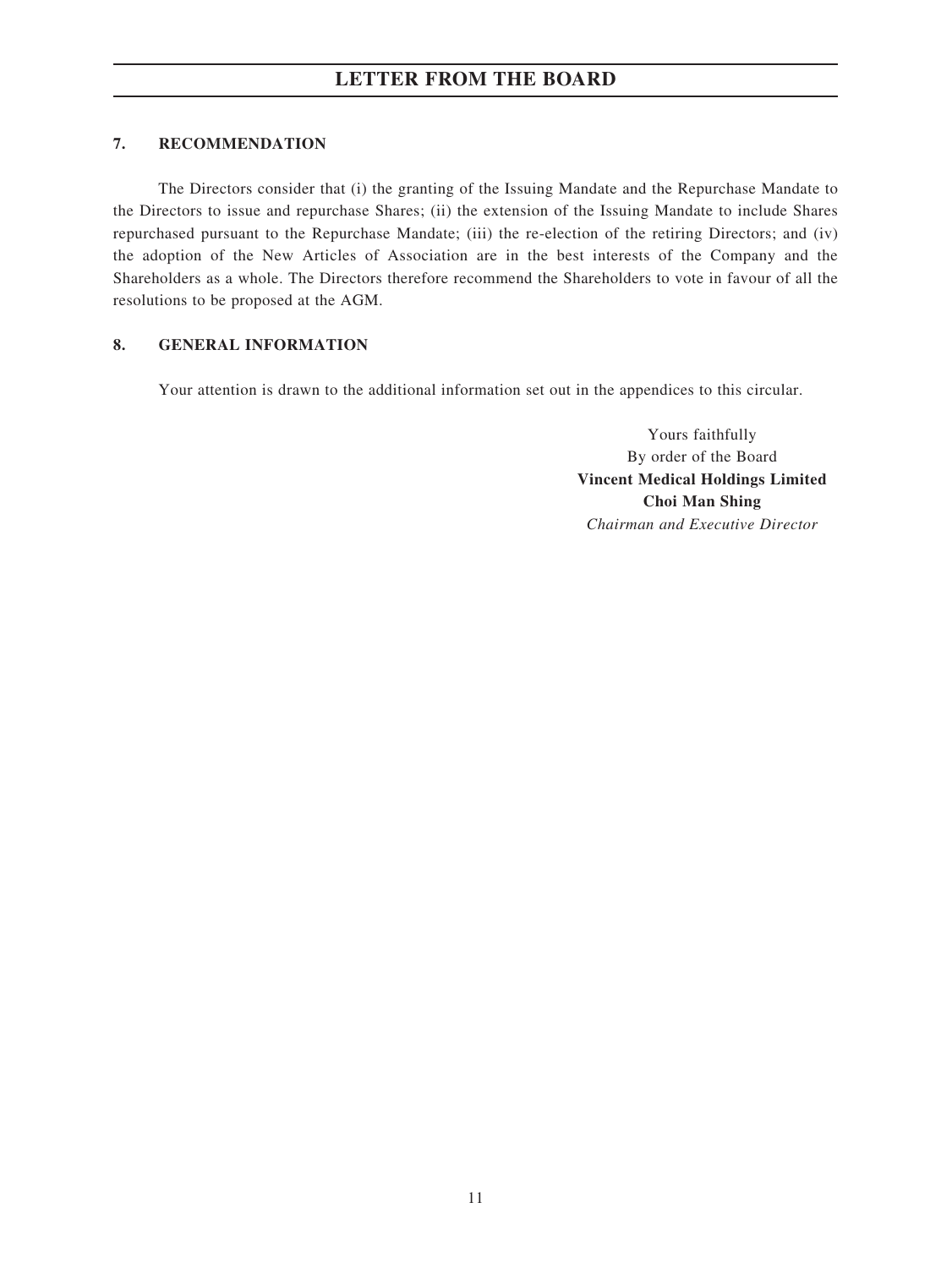## **APPENDIX I EXPLANATORY STATEMENT ON THE REPURCHASE MANDATE**

*This is an explanatory statement given to all Shareholders relating to a resolution to be proposed at the AGM for approving the Repurchase Mandate. The explanatory statement which contains all the information required pursuant to Rule 10.06(1)(b) of the Listing Rules and other relevant provisions of the Listing Rules is set out as follows:*

## **1. LISTING RULES RELATING TO THE SHARE REPURCHASE**

The Listing Rules permit companies whose primary listings are on the Stock Exchange to repurchase their securities on the Stock Exchange subject to certain restrictions. Among such restrictions, the Listing Rules provide that the shares of such company must be fully paid up and all share repurchases by such company must be approved in advance by an ordinary resolution of shareholders, either by way of a general mandate or by specific approval of a particular transaction.

## **2. SHARE CAPITAL**

As at the Latest Practicable Date, the total number of issued Shares were 654,110,332. Subject to the passing of the resolution granting the Repurchase Mandate and on the basis that no further Shares are issued or repurchased during the period from the Latest Practicable Date to the date of the AGM, the Company will be allowed under the Repurchase Mandate to repurchase a maximum of 65,411,033 Shares, being 10% of the total number of issued Shares of the Company as at the date of the passing of the relevant resolution at the AGM.

### **3. REASONS FOR SHARE REPURCHASE**

The Directors have no present intention to repurchase any Shares but consider that the ability to do so would give the Company the flexibility that would be beneficial to the Company and the Shareholders as such repurchase may, depending on market conditions and funding arrangements at the time, lead to an enhancement of the net asset value and/or earnings per Share of the Company and will only be made when the Directors believe that such a repurchase will benefit the Company and the Shareholders as a whole.

As compared with the financial position of the Company as at 31 December 2020 (being the date to which the latest published audited consolidated accounts of the Company have been made), the Directors consider that there might be a material adverse impact on the working capital and on the gearing position of the Company in the event that the proposed repurchases were to be carried out in full during the proposed repurchase period. However, the Directors do not intend to exercise the Repurchase Mandate to such an extent which would, in the circumstances, have a material adverse impact on the working capital or gearing position of the Company.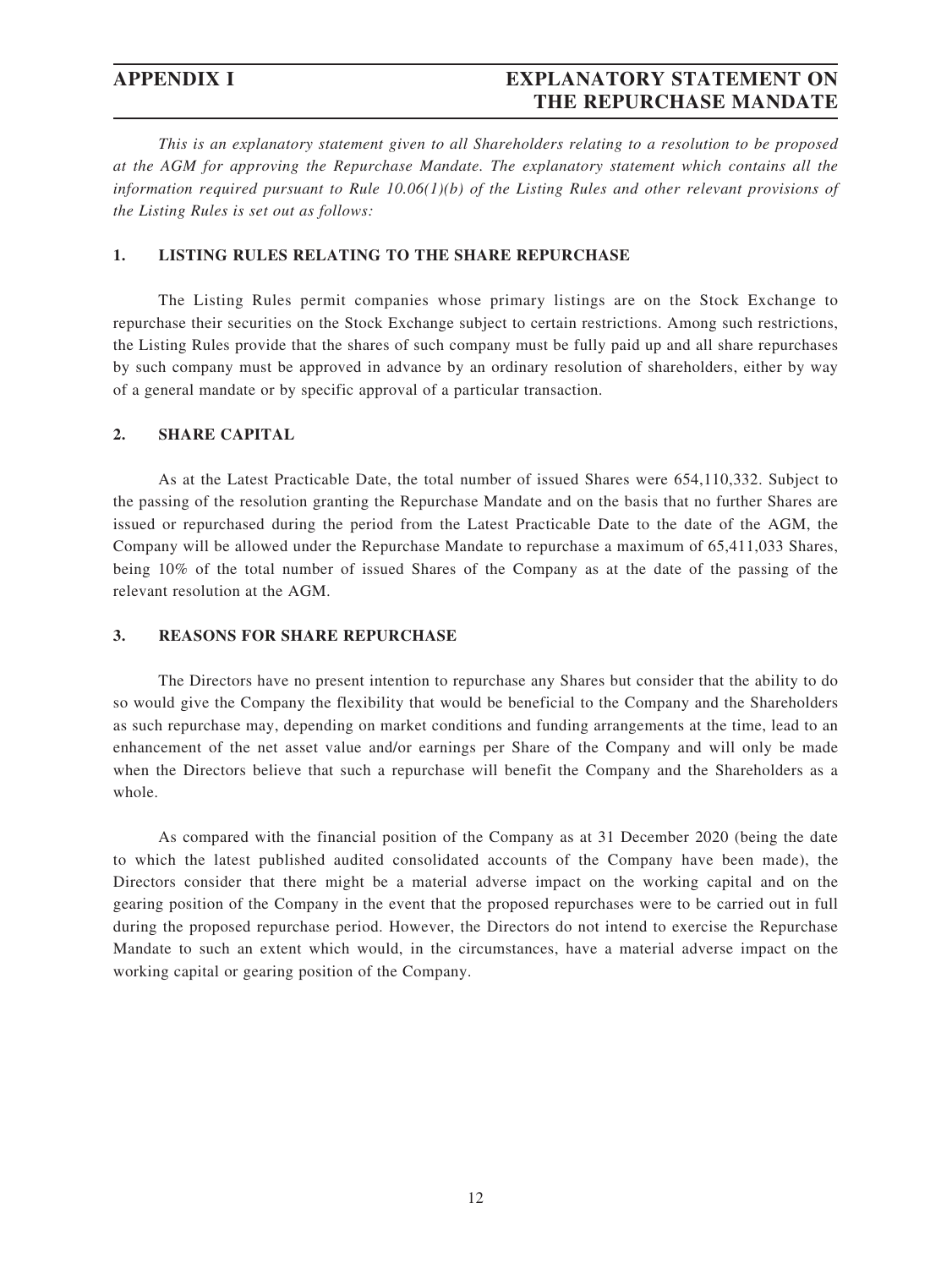## **APPENDIX I EXPLANATORY STATEMENT ON THE REPURCHASE MANDATE**

### **4. FUNDING OF SHARE REPURCHASE**

The Company is empowered by its memorandum of association and the Articles of Association to repurchase its Shares. In repurchasing Shares, the Company may only apply funds legally available for such purpose in accordance with its memorandum of association and the Articles of Association, the Listing Rules, the applicable laws of the Cayman Islands and/or any other applicable laws, as the case may be.

Under the Listing Rules, a listed company is prohibited from repurchasing its own securities on the Stock Exchange for a consideration other than cash or for settlement otherwise than in accordance with the trading rules of the Stock Exchange from time to time.

The laws of the Cayman Islands provide that payment for a share repurchase may only be made out of the profits, the share premium account or the proceeds of a new issue of Shares made for such purpose or, subject to the Cayman Companies Act, out of capital of the Company. The amount of premium over the par value of the Shares payable on the repurchase of Shares may only be paid out of either or both of the profits or the share premium account of the Company or, subject to the Cayman Companies Act, out of capital of the Company.

In addition, under the laws of the Cayman Islands, payment out of capital by a company for the repurchase by a company of its own shares is unlawful unless immediately following the date on which the payment is proposed to be made, the Company shall be able to pay its debts as they fall due in the ordinary course of business. In accordance with the laws of the Cayman Islands, the shares so repurchased would be treated as cancelled but the total number of authorised shares to be issued would not be reduced.

## **5. DIRECTORS AND THEIR CLOSE ASSOCIATES, AND THE COMPANY'S CORE CONNECTED PERSONS**

None of the Directors nor, to the best of their knowledge having made all reasonable enquiries, any of their close associates (as defined in the Listing Rules), has any present intention to sell any Shares to the Company in the event that the Repurchase Mandate is granted by the Shareholders.

No core connected person (as defined in the Listing Rules) of the Company has notified the Company that he/she/it has a present intention to sell Shares to the Company nor has he/she/it undertaken not to sell any of the Shares held by him/her/it to the Company in the event that the Repurchase Mandate is granted by the Shareholders.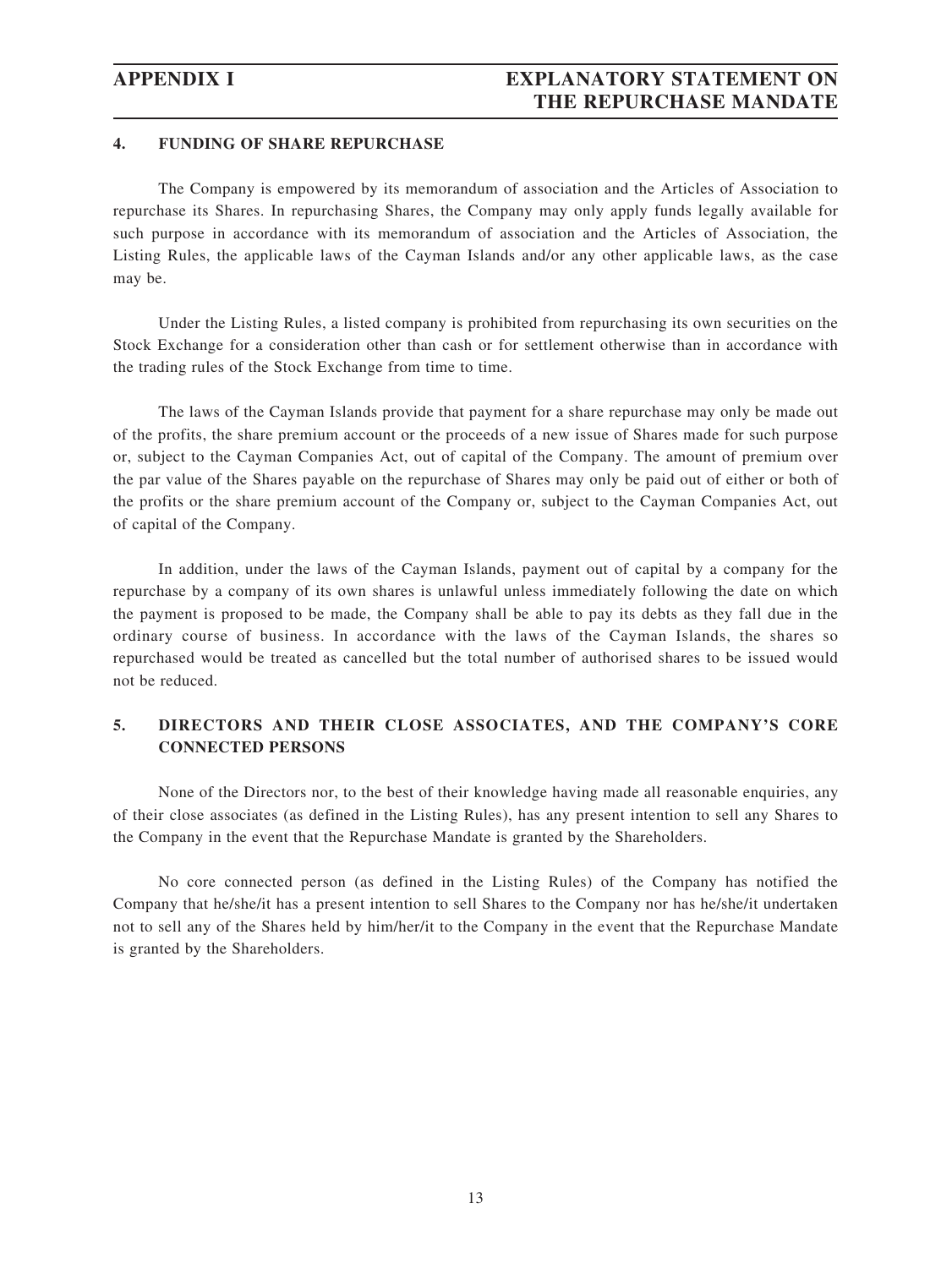## **APPENDIX I EXPLANATORY STATEMENT ON THE REPURCHASE MANDATE**

### **6. UNDERTAKING OF THE DIRECTORS**

The Directors have undertaken to the Stock Exchange that, so far as the same may be applicable, they will exercise the powers of the Company to make share repurchases pursuant to the Repurchase Mandate and in accordance with the Listing Rules, the Articles of Association and the laws of the Cayman Islands.

### **7. EFFECT OF THE TAKEOVERS CODE AND MINIMUM PUBLIC HOLDING**

A repurchase of Shares by the Company may result in an increase in the proportionate interests of a Shareholder in the voting rights of the Company, which may give rise to an obligation on certain Shareholder or a group of Shareholders acting in concert (as defined in the Takeovers Code) to make a mandatory offer in accordance with Rule 26 of the Takeovers Code for all the Shares not already owned by such Shareholder or group of Shareholders.

As at the Latest Practicable Date, to the best of the knowledge and belief of the Directors and as recorded in the register required to be kept by the Company under Section 336 of the SFO, Mr. Choi Man Shing (our Chairman and executive Director), Ms. Liu Pui Ching (the spouse of Mr. Choi Man Shing) and VRI, altogether being the Controlling Shareholders of the Company, together with VRHK, being a party acting in concert (as defined in the Takeovers Code) with the Controlling Shareholders of the Company, were interested in a total of 390,189,890 Shares, representing approximately 59.65% of the issued share capital of the Company.

On the basis of there being 654,110,332 Shares in issue as at the Latest Practicable Date and assuming no further issue, allotment or repurchase of Shares during the period from the Latest Practicable Date to the date of the AGM, in the event that the Directors exercise in full the power to repurchase the Shares which is proposed to be granted pursuant to the Repurchase Mandate, the aggregate shareholding of Mr. Choi, Ms. Liu and VRI, being the Controlling Shareholders of the Company, and VRHK, being a party acting in concert (as defined in the Takeovers Code) with the Controlling Shareholders of the Company would be increased to approximately 66.28% of the number of issued Shares of the Company. In the opinion of the Directors, such increase would not give rise to an obligation to make a mandatory offer under the Takeovers Code. Save as disclosed above, the Directors are not aware of any Shareholder or group of Shareholders acting in concert (as defined in the Takeovers Code) who may become obliged to make a mandatory offer under the Takeovers Code as a consequence of any repurchase of Shares pursuant to the Repurchase Mandate.

The Directors have no intention to exercise the Repurchase Mandate to such an extent that it would result in the number of Shares held by the public being reduced to less than 25% (or such other prescribed minimum percentage as determined by the Stock Exchange) of the issued share capital of the Company.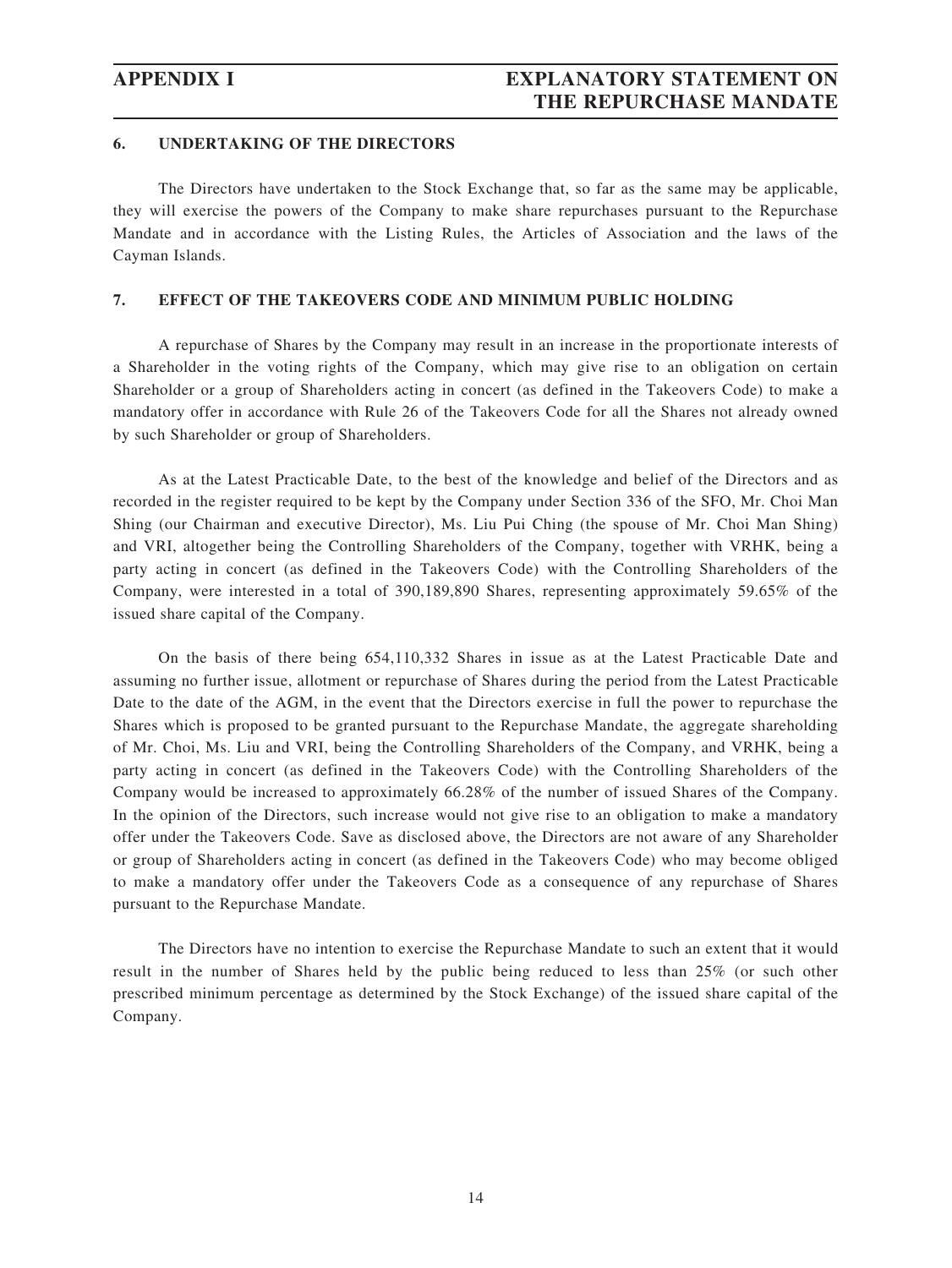# **APPENDIX I EXPLANATORY STATEMENT ON THE REPURCHASE MANDATE**

## **8. SHARE REPURCHASE BY THE COMPANY**

During the six months immediately preceding the Latest Practicable Date, the Company had repurchased its own Shares in aggregate of 2,564,000 Shares on the Stock Exchange, details of which are as follows:

|                           | Number of     |                        |            |
|---------------------------|---------------|------------------------|------------|
|                           | <b>Shares</b> |                        |            |
| <b>Date of Repurchase</b> | purchased     | <b>Price per Share</b> |            |
|                           |               | <b>Highest</b>         | Lowest     |
|                           |               | Price paid             | Price paid |
|                           |               | HK\$                   | HK\$       |
| 27 October 2021           | 192,000       | 0.88                   | 0.87       |
| 1 November 2021           | 82,000        | 0.89                   | 0.89       |
| 8 November 2021           | 88,000        | 0.90                   | 0.89       |
| 9 November 2021           | 52,000        | 0.89                   | 0.88       |
| 2 December 2021           | 160,000       | 1.09                   | 1.07       |
| 6 December 2021           | 72,000        | 1.07                   | 1.06       |
| 7 December 2021           | 228,000       | 1.08                   | 1.05       |
| 9 December 2021           | 84,000        | 1.08                   | 1.03       |
| 13 December 2021          | 34,000        | 1.07                   | 1.07       |
| 14 December 2021          | 168,000       | 1.09                   | 1.05       |
| 17 December 2021          | 140,000       | 1.08                   | 1.06       |
| 20 December 2021          | 102,000       | 1.05                   | 1.02       |
| 22 December 2021          | 190,000       | 1.04                   | 1.02       |
| 3 January 2022            | 252,000       | 1.03                   | 1.00       |
| 4 January 2022            | 238,000       | 1.03                   | 1.01       |
| 6 January 2022            | 162,000       | 1.00                   | 0.99       |
| 11 January 2022           | 234,000       | 0.96                   | 0.94       |
| 14 January 2022           | 86,000        | 0.96                   | 0.95       |
|                           | 2,564,000     |                        |            |
|                           |               |                        |            |

The 1,160,000 Shares, 242,000 Shares and 1,162,000 Shares repurchased were subsequently cancelled on 28 December 2021, 30 December 2021 and 26 January 2022, respectively. Save as disclosed above, the Company had not repurchased any of its Shares (whether on the Stock Exchange or otherwise) in the six months preceding the Latest Practicable Date.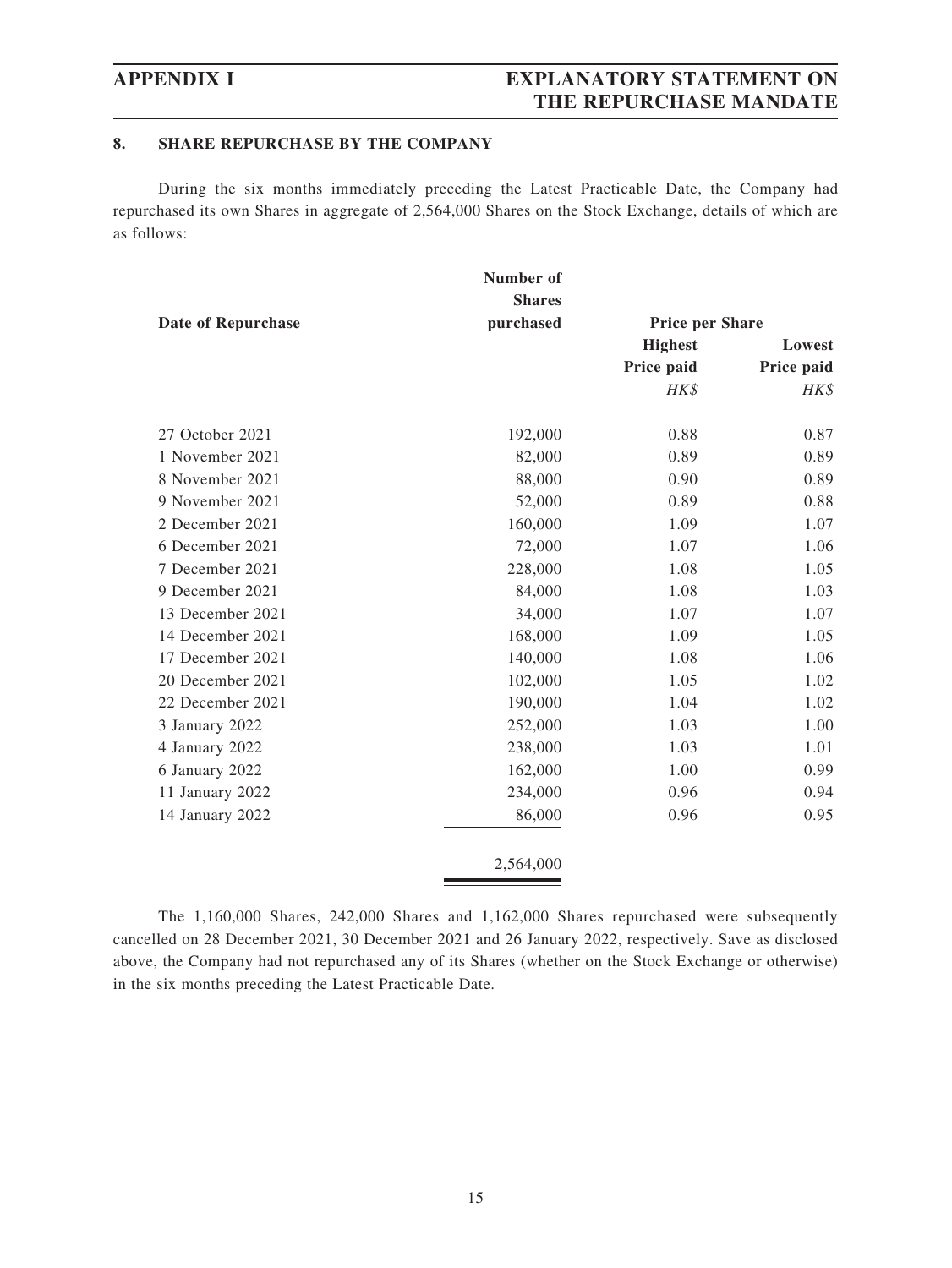# **APPENDIX I EXPLANATORY STATEMENT ON THE REPURCHASE MANDATE**

## **9. SHARE PRICES**

During each of the previous twelve months up to and including the Latest Practicable Date, the highest and lowest trading prices during each month for the Shares on the Stock Exchange were as follows:

| Month                                                   | <b>Highest</b> | Lowest |
|---------------------------------------------------------|----------------|--------|
|                                                         | HK\$           | HK\$   |
|                                                         |                |        |
| 2021                                                    |                |        |
| April                                                   | 2.090          | 1.590  |
| May                                                     | 2.690          | 1.980  |
| June                                                    | 2.270          | 1.800  |
| July                                                    | 1.900          | 1.240  |
| August                                                  | 1.310          | 0.970  |
| September                                               | 1.230          | 0.970  |
| October                                                 | 1.030          | 0.850  |
| November                                                | 1.490          | 0.840  |
| December                                                | 1.300          | 1.000  |
|                                                         |                |        |
| 2022                                                    |                |        |
| January                                                 | 1.050          | 0.840  |
| February                                                | 0.960          | 0.820  |
| March                                                   | 0.850          | 0.650  |
| April (up to and including the Latest Practicable Date) | 0.790          | 0.740  |

*Source: the website of the Stock Exchange*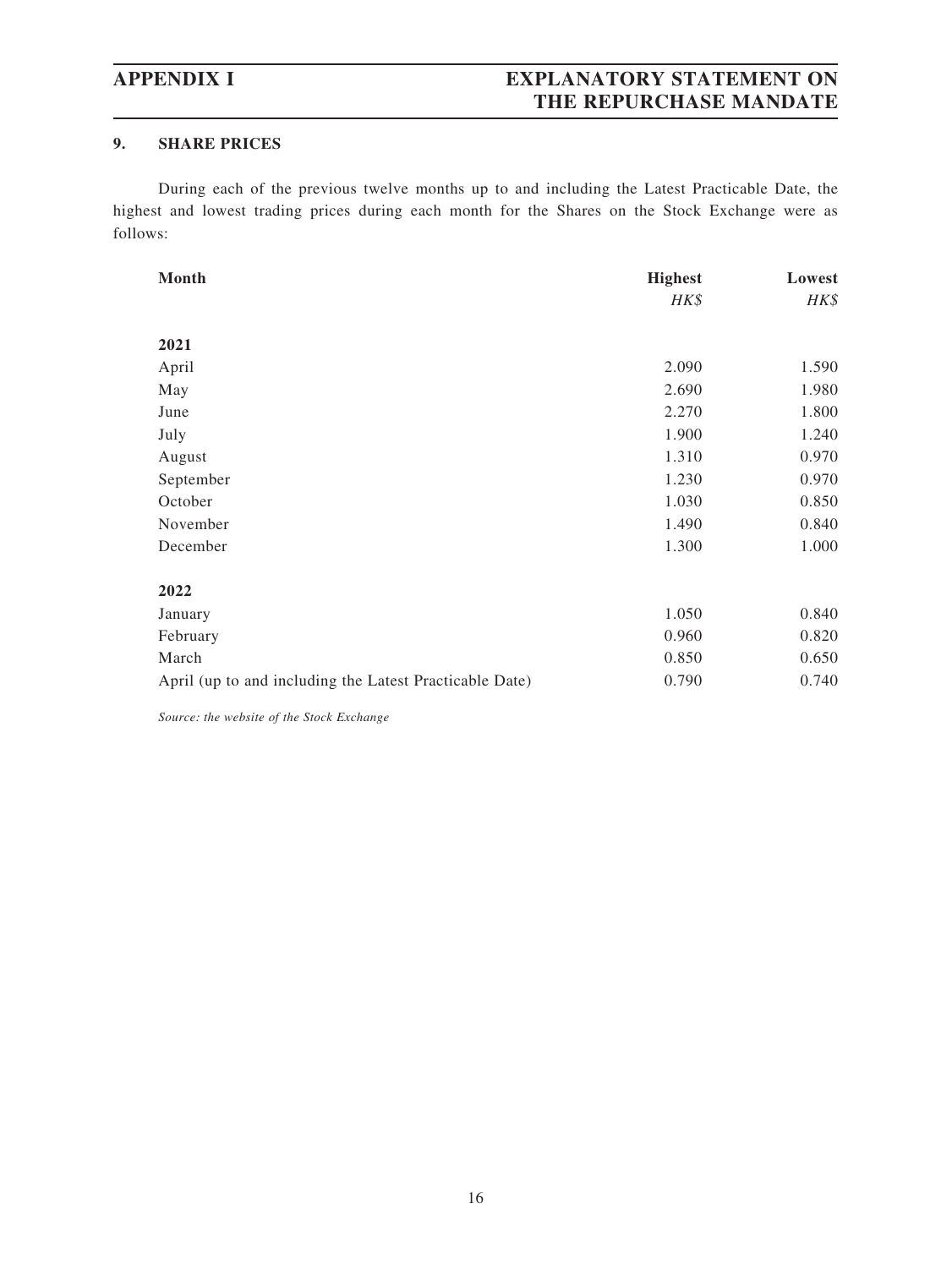## **APPENDIX II DETAILS OF THE DIRECTORS PROPOSED TO BE RE-ELECTED AT THE AGM**

*The biographical details of the Directors (as required by the Listing Rules) proposed to be re-elected at the AGM are set out below:*

### **EXECUTIVE DIRECTOR**

**Mr. To Ki Cheung** (陶基祥), aged 55, is an executive Director and chief executive officer of the Company. He currently serves as a director of all subsidiaries of the Company. Mr. To joined the Group in February 2000 and is primarily responsible for overseeing the corporate management and formulating the business and product development strategies of the Group.

Mr. To was awarded a bachelor's degree in commerce from the Murdoch University, Australia in August 1990. He further obtained a master's degree in science in Chinese Business Studies from the Hong Kong Polytechnic University in November 2010. He was the vice chairman of the Hong Kong Medical and Healthcare Device Industries Association for the term from 2015 to 2016. He is also an associate member of the Hong Kong Institute of Certified Public Accountants and a member of the respirology equipment committee of the China Association of Medical Equipment\* (中國醫學裝備協會).

Before joining the Group, Mr. To worked in the audit division of H. L. Leung & Co, Certified Public Accountants from January 1991 to December 1992. He also held various positions in Deloitte Touche Tohmatsu from January 1993 to April 1996 where he was responsible for accounting work.

Mr. To has entered into a service agreement with the Company for an initial fixed term of three years commencing from 24 June 2016. The service agreement may be terminated in accordance with the respective terms of the service agreement. Mr. To is entitled to receive a service fee of HK\$1.00 as an executive Director per annum and the total remuneration of Mr. To for the year ended 31 December 2021 was approximately HK\$1,698,000.

As at the Latest Practicable Date, Mr. To was interested in an aggregate of 20,224,110 Shares and underlying Shares, representing approximately 3.09% of the issued share capital of the Company, within the meaning of Part XV of the SFO.

### **INDEPENDENT NON-EXECUTIVE DIRECTORS**

**Mr. Mok Kwok Cheung Rupert** (莫國章), aged 63, is an independent non-executive Director of the Company and joined the Group in June 2016. Also, he is the chairman of the remuneration committee, as well as a member of each of the audit committee and the Nomination Committee of the Company. Mr. Mok obtained a bachelor's degree in electrical engineering from the University of Sydney, Australia in March 1982 and a master's degree in biomedical engineering from the University of New South Wales, Australia in October 1984. He is the secretary general of the executive board, the chairperson of the membership affair committee and a member of the product and technology committee of the Hong Kong Medical and Healthcare Device Industries Association. Mr. Mok has over 37 years of experience in administrative management, sales and marketing and research and development of medical devices in the Asia Pacific region.

 $For$  *identification purpose only.*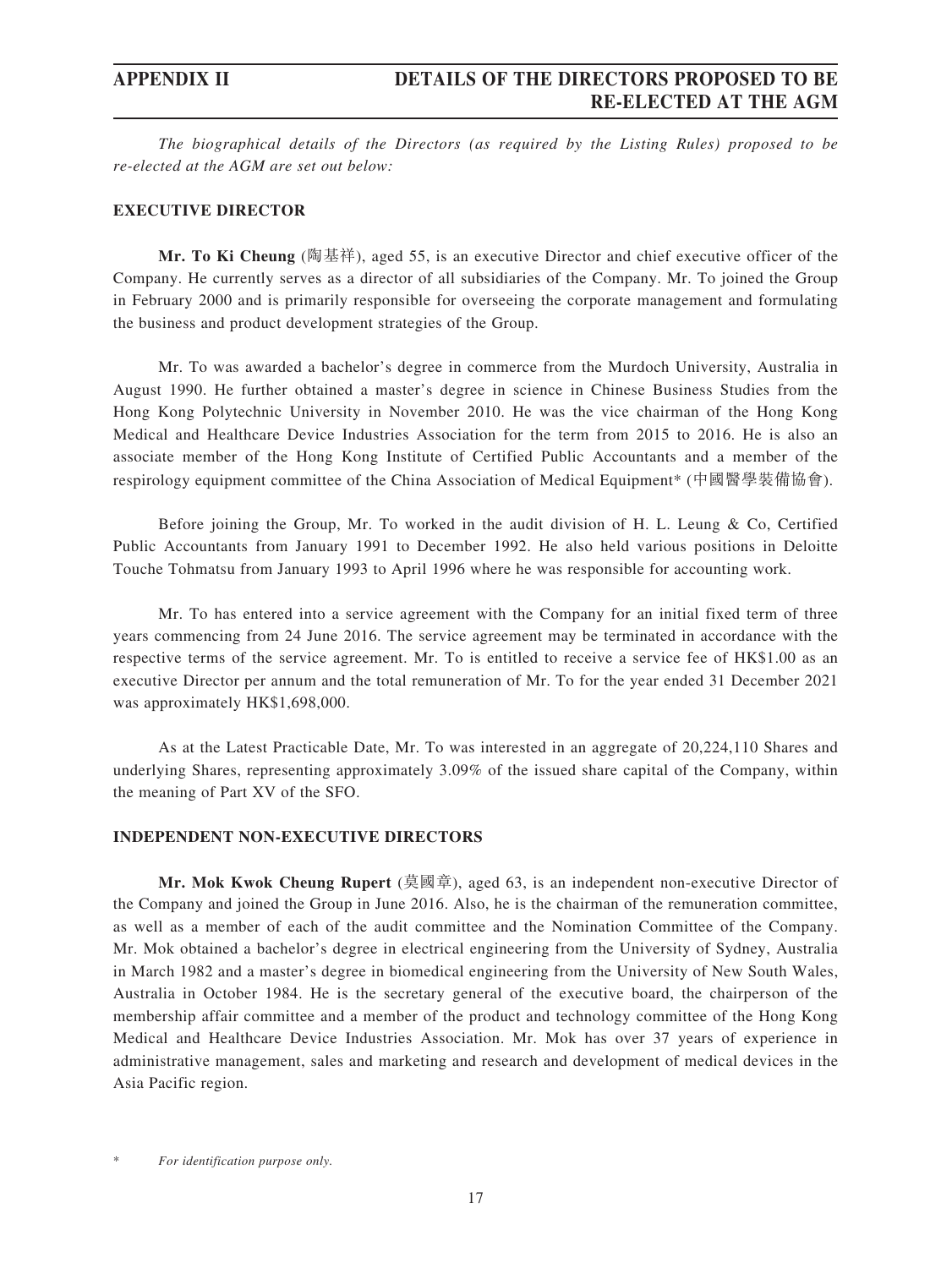## **APPENDIX II DETAILS OF THE DIRECTORS PROPOSED TO BE RE-ELECTED AT THE AGM**

Mr. Mok has entered into a service agreement with the Company for an initial fixed term of three years commencing from 24 June 2016. The service agreement may be terminated in accordance with the respective terms of the service agreement. Mr. Mok is entitled to receive a total service fee of HK\$23,000 as an independent non-executive Director and a member of the respective Board committees per month.

As at the Latest Practicable Date, Mr. Mok was not interested in any Shares or underlying Shares within the meaning of Part XV of the SFO.

**Mr. Au Yu Chiu Steven** (區裕釗), aged 63, is an independent non-executive Director of the Company and joined the Group in June 2016. Also, he is the chairman of the audit committee of the Company. Mr. Au graduated from the University of East Anglia, the United Kingdom, with a bachelor's degree in arts majoring in economics in July 1982. He further obtained a master's degree in business administration from the University of Western Ontario, Canada in October 2000. Mr. Au was admitted as a chartered accountant of the Institute of Chartered Accounts in England and Wales in November 1987. He is also a fellow member of the Hong Kong Institute of Certified Public Accountants.

Mr. Au has more than 36 years of experience in accounting and finance. He worked as an accountant at an accounting firm in the United Kingdom from October 1982 to October 1987 and then at Arthur & Anderson & Co. from December 1987 to January 1989. During the period from August 1992 to April 2008, he was a director of a number of companies where he was responsible for overall corporate management, including China Everbright Securities (International) Limited and Anglo Chinese Securities Limited, both of which are finance and investment companies, and Kin Wah Hong Company Limited, a textiles trading company. Also, Mr. Au was an executive director of finance and administration of Matilda International Hospital from October 2002 to September 2019.

Mr. Au was appointed as an independent non-executive director of Expert Systems Holdings Limited (stock code: 8319, a company which shares are listed on GEM of the Stock Exchange) on 15 March 2016.

Mr. Au has entered into a service agreement with the Company for an initial fixed term of three years commencing from 24 June 2016. The service agreement may be terminated in accordance with the respective terms of the service agreement. Mr. Au is entitled to receive a total service fee of HK\$20,000 as an independent non-executive Director and a member of the audit committee per month.

As at the Latest Practicable Date, Mr. Au was not interested in any Shares or underlying Shares within the meaning of Part XV of the SFO.

As at the Latest Practicable Date and save as disclosed herein, none of the above Directors (i) held any directorships in other listed public companies in Hong Kong or overseas in the last three years; (ii) held any other positions with the Company and its subsidiaries; and (iii) had any other relationship with any Directors, senior management, substantial or Controlling Shareholders of the Company.

In addition, there is no other matter that needs to be brought to the attention of the Shareholders and there is no information relating to the above Directors which is required to be disclosed pursuant to any of the requirements of Rule 13.51(2)(h) to (v) of the Listing Rules.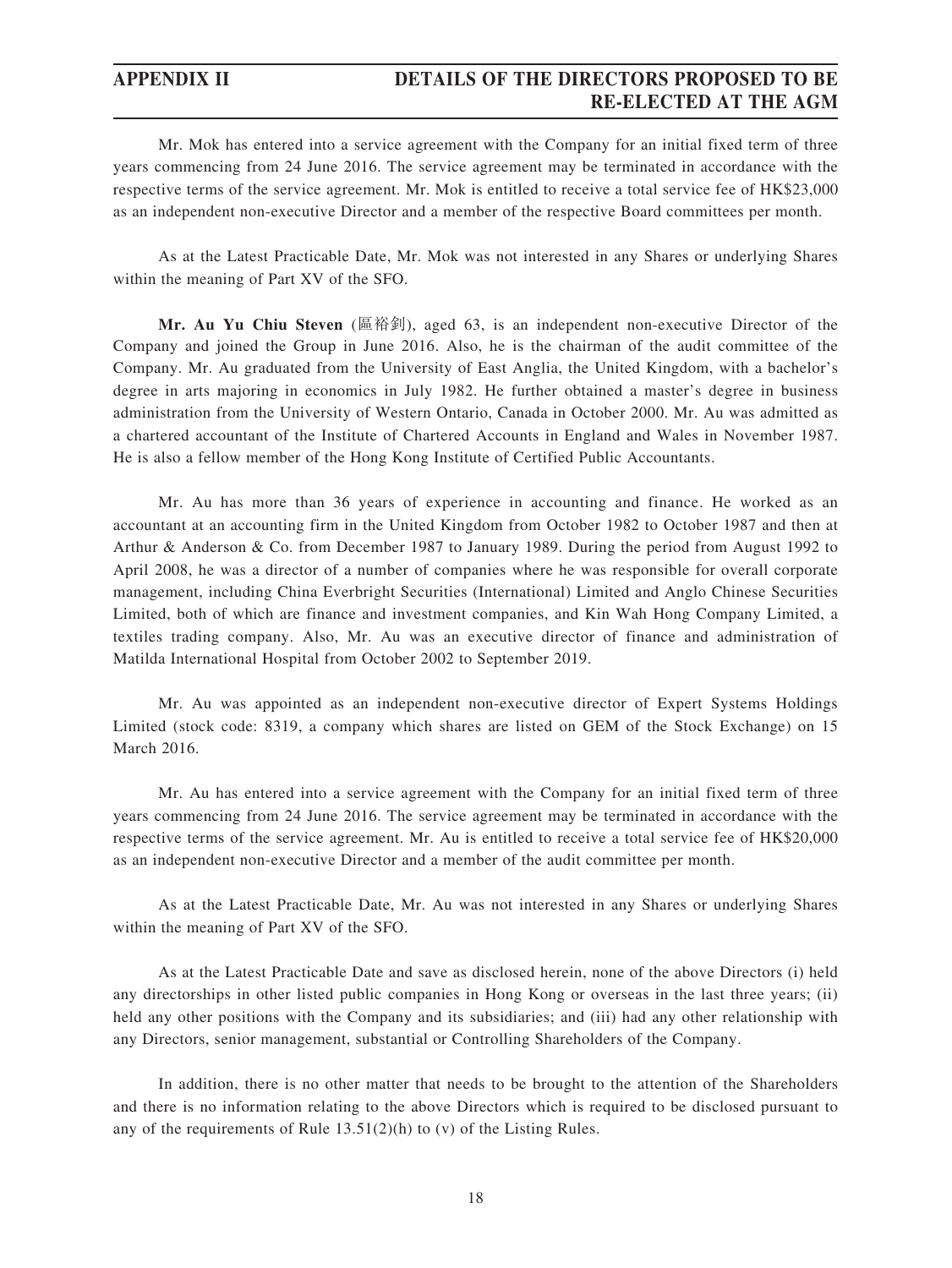*The following are the Proposed Amendments to the Articles brought about by the adoption of the New Articles of Association.*

Unless otherwise specified, clauses, paragraphs and article numbers referred to herein are clauses, paragraphs and article numbers of the existing Articles.

## **THE ARTICLES OF ASSOCIATION**

### **General amendments**

- (i) Replacing all references to the words "the Companies Law (Revised)" with "the Companies Act (As Revised)" wherever they appear in the Articles.
- (ii) Replacing all references to the defined term "Law" with "Act" wherever they appear in the Articles.

### **Specific amendments**

#### **Article No. Proposed Amendments showing changes to the existing Articles**

- 
- 2. (1) In these Articles, unless the context otherwise requires, the words standing in the first column of the following table shall bear the meaning set opposite them respectively in the second column.

| WORD             | <b>MEANING</b>                                                                                                                                                                                                                                                                                                                                                                                                                                                                                            |
|------------------|-----------------------------------------------------------------------------------------------------------------------------------------------------------------------------------------------------------------------------------------------------------------------------------------------------------------------------------------------------------------------------------------------------------------------------------------------------------------------------------------------------------|
| "Act"            | the Companies Act, Cap. 22 (Act 3 of 1961,<br>as consolidated and revised) of the Cayman<br>Islands.                                                                                                                                                                                                                                                                                                                                                                                                      |
| "business day"   | shall mean a day on which the Designated<br>Stock Exchange generally is open for the<br>business of dealing in securities in Hong<br>Kong. For the avoidance of doubt, where the<br>Designated Stock Exchange is closed for the<br>business of dealing in securities in Hong<br>Kong on a business day for the reason of a<br>Number 8 or higher Typhoon Signal, Black<br>Rainstorm Warning or other similar event,<br>such day shall for the purposes of these<br>Articles be counted as a business day. |
| "financial year" | the financial period of the Company ending or<br>ended on the date as determined in accordance<br>with Article 165 for preparation of its<br>financial statements to be laid before the<br>Company at the annual general meeting of the<br>Company.                                                                                                                                                                                                                                                       |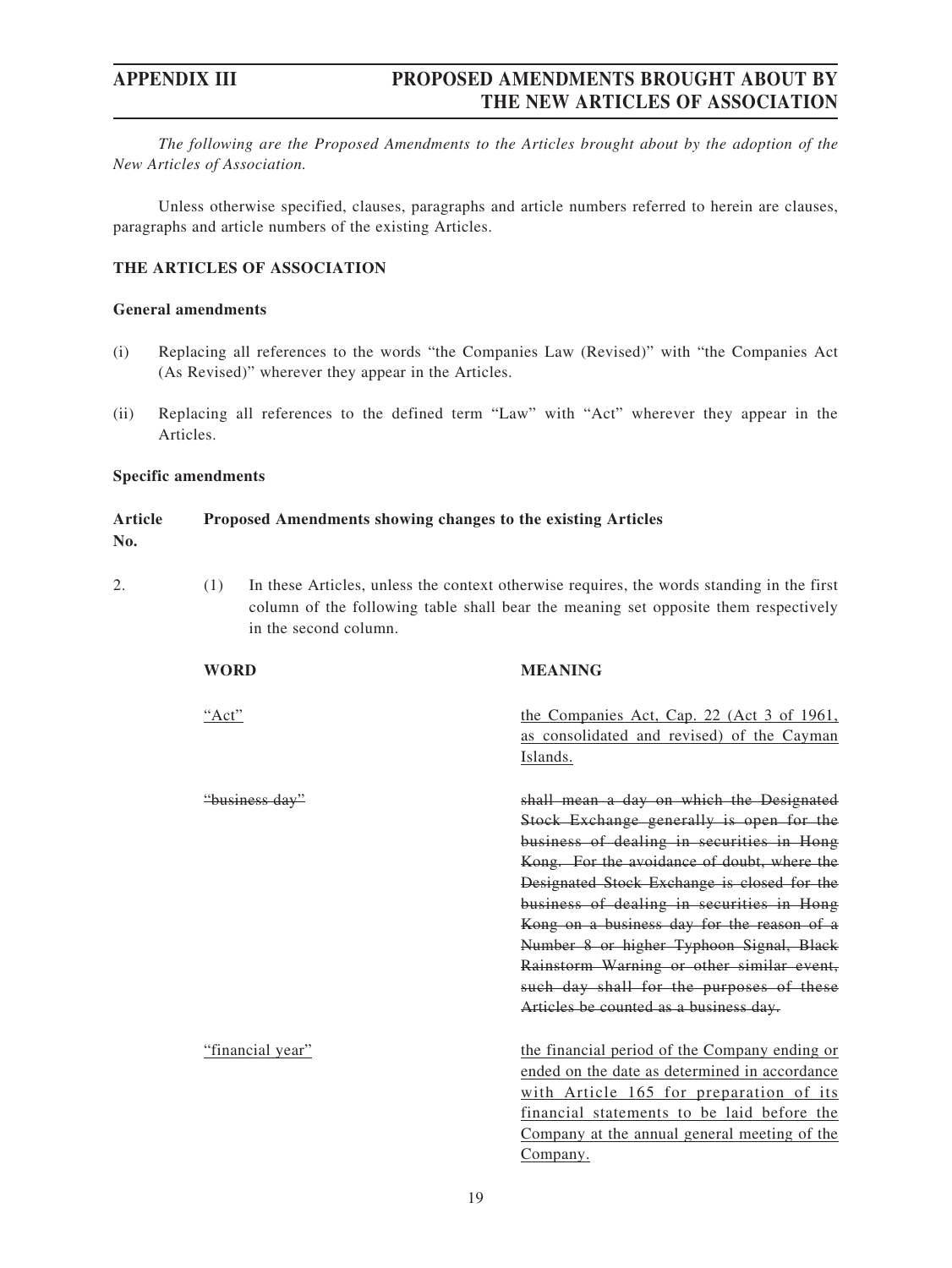| <b>Article</b><br>No. | Proposed Amendments showing changes to the existing Articles |                                                                                                                                                                                                                                                                                                                                                                                                                                                                                                                                                                                                                                                                                                                                                           |
|-----------------------|--------------------------------------------------------------|-----------------------------------------------------------------------------------------------------------------------------------------------------------------------------------------------------------------------------------------------------------------------------------------------------------------------------------------------------------------------------------------------------------------------------------------------------------------------------------------------------------------------------------------------------------------------------------------------------------------------------------------------------------------------------------------------------------------------------------------------------------|
|                       | $H_{\text{aw}}$                                              | The Companies Law, Cap. 22 (Law 3 of 1961,<br>as consolidated and revised) of the Cayman<br>Islands.                                                                                                                                                                                                                                                                                                                                                                                                                                                                                                                                                                                                                                                      |
|                       | (2)<br>with such construction:                               | In these Articles, unless there be something within the subject or context inconsistent                                                                                                                                                                                                                                                                                                                                                                                                                                                                                                                                                                                                                                                                   |
|                       | (i)<br>those set out in these Articles.                      | Section 8 and Section 19 of the Electronic Transactions LawAct (2003) of the<br>Cayman Islands, as amended from time to time, shall not apply to these<br>Articles to the extent it imposes obligations or requirements in addition to                                                                                                                                                                                                                                                                                                                                                                                                                                                                                                                    |
| 9.                    | all Members alike.                                           | [Intentionally deleted] Where the Company purchases for redemption a redeemable share,<br>purchases not made through the market or by tender shall be limited to a maximum price as<br>may from time to time be determined by the Company in general meeting, either generally<br>or with regard to specific purchases. If purchases are by tender, tenders shall be available to                                                                                                                                                                                                                                                                                                                                                                         |
| 44.                   |                                                              | The Register and branch register of Members, as the case may be, shall be open to<br>inspection for at least two (2) hours during business hours by Members without charge or by<br>any other person, upon a maximum payment of \$2.50 or such lesser sum specified by the<br>Board, at the Office or such other place at which the Register is kept in accordance with the<br>LawAct or, if appropriate, upon a maximum payment of \$1.00 or such lesser sum specified<br>by the Board at the Registration Office. The Register including any overseas or local or<br>other branch register of Members may, after notice has been given by advertisement in an<br>appointed newspaper or any other newspapers in accordance with the requirements of any |

51. The registration of transfers of shares or of any class of shares may, after notice has been given by advertisement in any newspapers or by any other means in accordance with the requirements of any Designated Stock Exchange to that effect be suspended at such times and for such periods (not exceeding in the whole thirty (30) days in any year) as the Board may determine. The period of thirty (30) days may be extended in respect of any year if approved by the Members by ordinary resolution in that year provided that such period shall not be extended beyond sixty (60) days (or such other period as may be prescribed under any applicable law) in any year.

period as may be prescribed under any applicable law) in any year.

Designated Stock Exchange or by any electronic means in such manner as may be accepted by the Designated Stock Exchange to that effect, be closed at such times or for such periods not exceeding in the whole thirty (30) days in each year as the Board may determine and either generally or in respect of any class of shares. The period of thirty (30) days may be extended in respect of any year if approved by the Members by ordinary resolution in that year provided that such period shall not be extended beyond sixty (60) days (or such other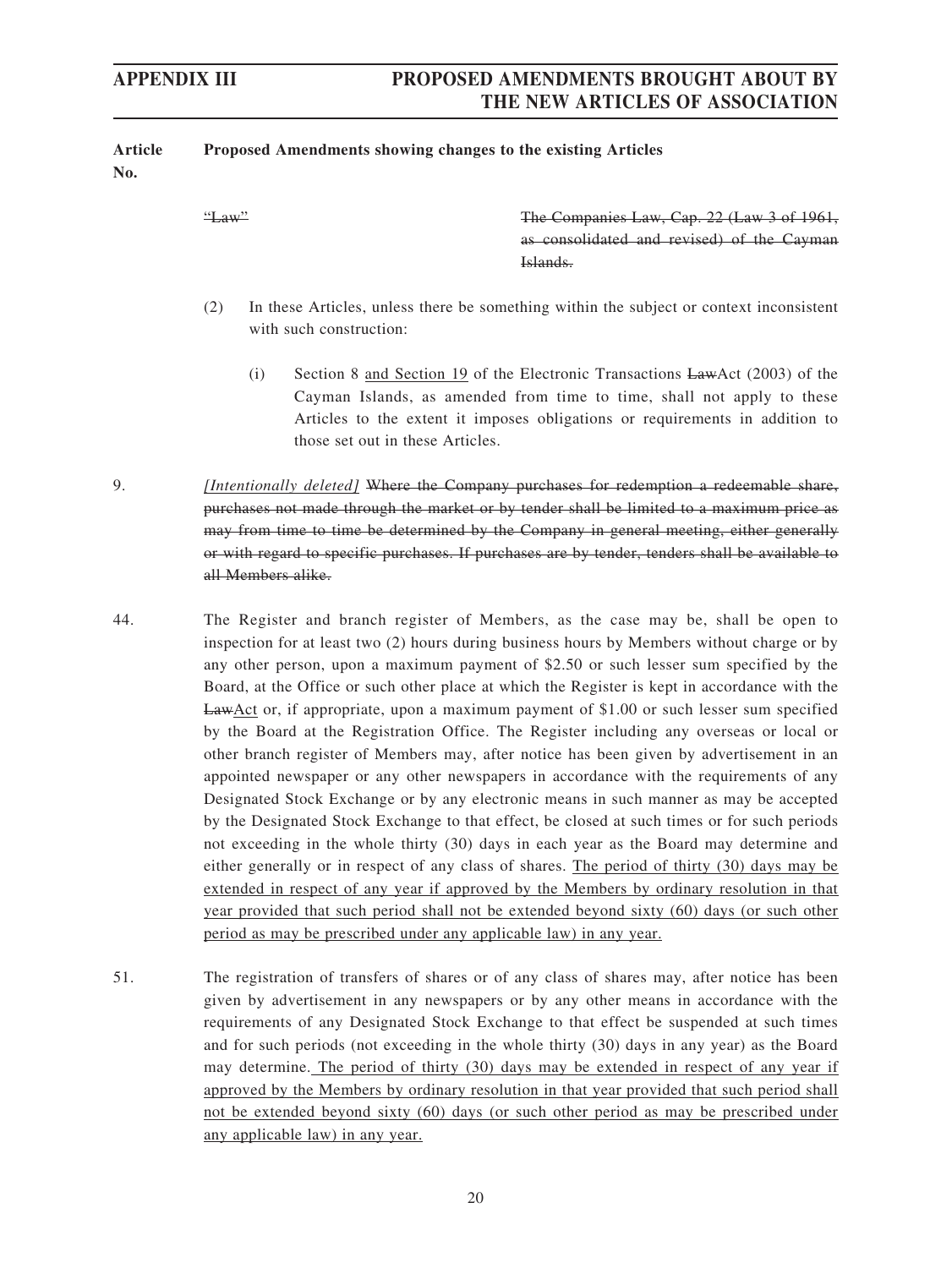#### **Article Proposed Amendments showing changes to the existing Articles**

- **No.**
- 56. An annual general meeting of the Company shall be held in each financial year other than the financial year of the Company's adoption of these Articles (within a period of not more than fifteen (15) months after the holding of the last preceding and such annual general meeting or not more than eighteen must be held within six (186) months after the date of adoption of these Articles, end of the Company's financial year (unless a longer period would not infringe the rules of the Designated Stock Exchange, if any) at such time and place as may be determined by the Board.
- 57. Each general meeting, other than an annual general meeting, shall be called an extraordinary general meeting. All gGeneral meetings (including an annual general meeting, any adjourned meeting or postponed meeting) may be held in any part of the world as may be determined by the Board.
- 58. The Board may whenever it thinks fit call extraordinary general meetings. Any one or more Members holding at the date of deposit of the requisition not less than one-tenth of the paid up capital of the Company carrying the right of voting at general meetings of the Company shall at all times have the right, by written requisition to the Board or the Secretary of the Company, to require an extraordinary general meeting to be called by the Board for the transaction of any business or resolution specified in such requisition; and such meeting shall be held within two (2) months after the deposit of such requisition. If within twenty-one (21) days of such deposit the Board fails to proceed to convene such meeting the requisitionist(s) himself (themselves) may do so in the same manner, and all reasonable expenses incurred by the requisitionist(s) as a result of the failure of the Board shall be reimbursed to the requisitionist(s) by the Company.
- 59. (1) An annual general meeting must be called by Notice of not less than twenty-one (21) clear days and not less than twenty (20) clear business days. All other general meetings (including an extraordinary general meeting) must be called by Notice of not less than fourteen (14) clear days and not less than ten (10) clear business days but if permitted by the rules of the Designated Stock Exchange, a general meeting may be called by shorter notice, subject to the LawAct, if it is so agreed:
	- (a) in the case of a meeting called as an annual general meeting, by all the Members entitled to attend and vote thereat; and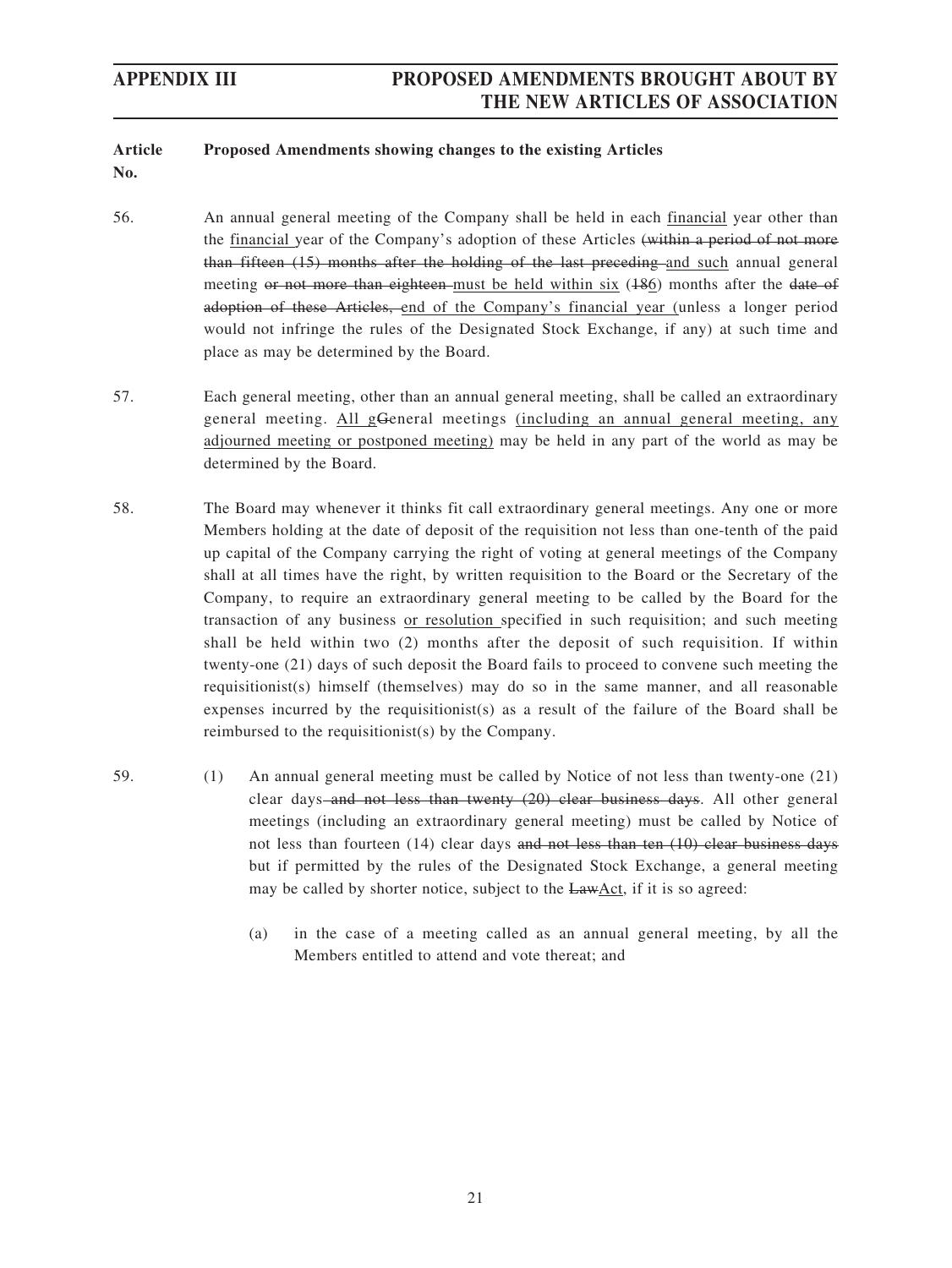#### **Article Proposed Amendments showing changes to the existing Articles**

**No.**

- (b) in the case of any other meeting, by a majority in number of the Members having the right to attend and vote at the meeting, being a majority together representing not less than ninety-five per cent. (95%) of the total voting rights at the meeting of all the Members.
- (2) The notice shall specify the time and place of the meeting and particulars of resolutions to be considered at the meeting and, in case of special business, the general nature of the business. The notice convening an annual general meeting shall specify the meeting as such. Notice of every general meeting shall be given to all Members other than to such Members as, under the provisions of these Articles or the terms of issue of the shares they hold, are not entitled to receive such notices from the Company, to all persons entitled to a share in consequence of the death or bankruptcy or winding-up of a Member and to each of the Directors and the Auditors. The Board shall have the power to provide in every Notice calling a general meeting the circumstances in which a postponement or change of the relevant general meeting may occur automatically without further notice including, without limitation, where a tropical cyclone warning signal number 8 or above, black rainstorm warning or other similar event is in force at any time prior to or at the time of the general meeting on the day of the general meeting. This Article shall be subject to the following:
	- (a) when a meeting is so postponed, the Company shall endeavour to post a Notice of such postponement on the Company's website as soon as practicable (provided that failure to post such a Notice shall not affect the automatic postponement of a meeting);
	- (b) when a meeting is postponed or changed in accordance with this Article, subject to and without prejudice to Article 64, unless already specified in the original Notice of the meeting, the Board shall fix the date, time and place for the postponed or changed meeting and shall notify the Members of such details in such manner as the Board may determine; further all proxy forms shall be valid (unless revoked or replaced by a new proxy) if they are received as required by these Articles not less than forty-eight (48) hours before the time of the postponed meeting; and
	- (c) Notice of the business to be transacted at the postponed or changed meeting shall not be required, nor shall any accompanying documents be required to be recirculated, provided that the business to be transacted at the postponed or changed meeting is the same as that set out in the original Notice of general meeting circulated to the Members.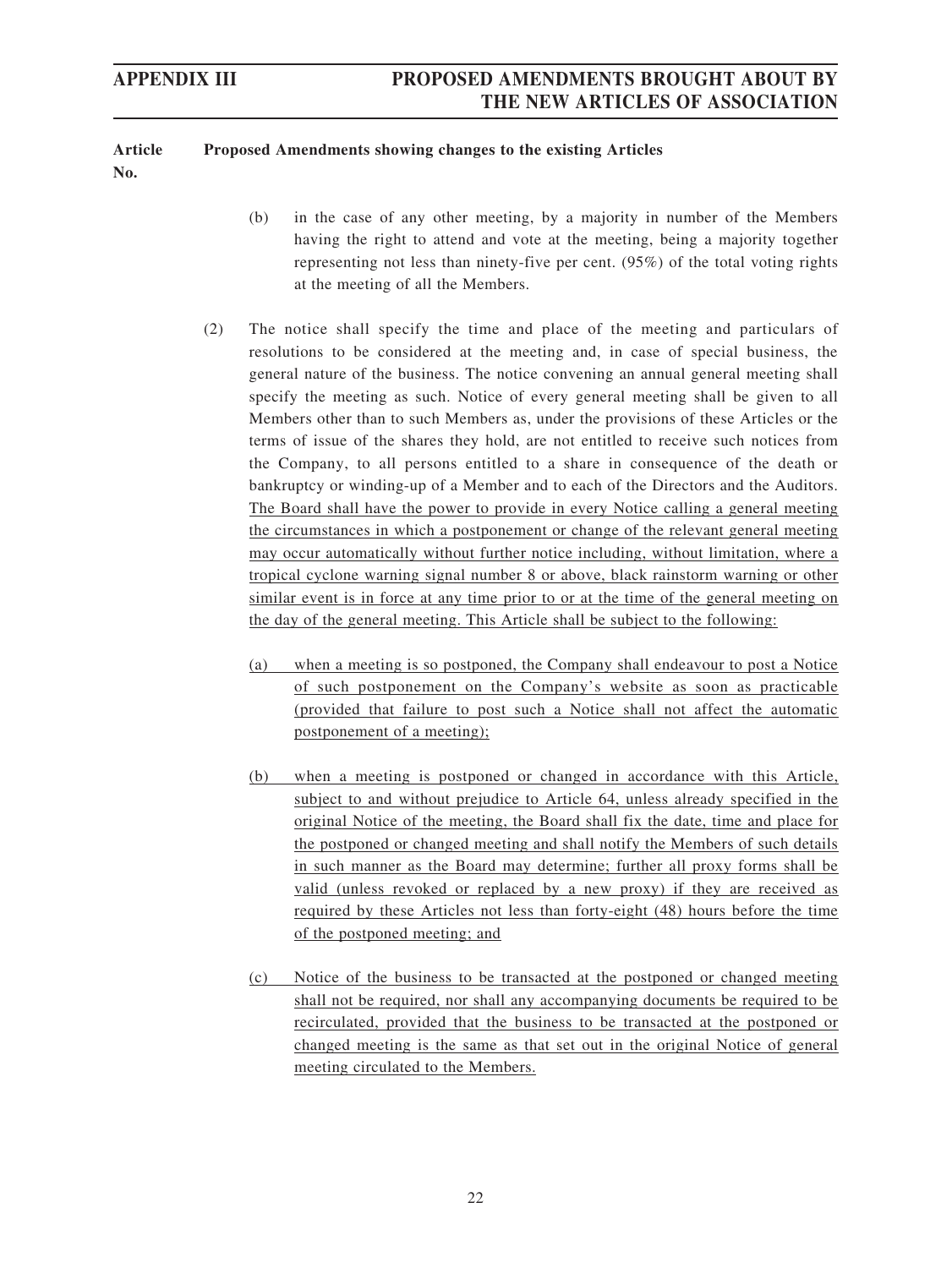#### **Article Proposed Amendments showing changes to the existing Articles**

- **No.**
- 61. (2) No business other than the appointment of a chairman of a meeting shall be transacted at any general meeting unless a quorum is present at the commencement of the business. Two (2) Members entitled to vote and present in person or by proxy or (in the case of a Member being a corporation) by its duly authorised representative or by proxy shall form a quorum for all purposes.
- 72. (1) A Member who is a patient for any purpose relating to mental health or in respect of whom an order has been made by any court having jurisdiction for the protection or management of the affairs of persons incapable of managing their own affairs may vote, by his receiver, committee, *curator bonis* or other person in the nature of a receiver, committee or *curator bonis* appointed by such court, and such receiver, committee, *curator bonis* or other person may vote by proxy, and may otherwise act and be treated as if he were the registered holder of such shares for the purposes of general meetings, provided that such evidence as the Board may require of the authority of the person claiming to vote shall have been deposited at the Office, head office or Registration Office, as appropriate, not less than forty-eight (48) hours before the time appointed for holding the meeting, or adjourned meeting, or postponed meeting, as the case may be.
	- (2) Any person entitled under Article 53 to be registered as the holder of any shares may vote at any general meeting in respect thereof in the same manner as if he were the registered holder of such shares, provided that forty-eight (48) hours at least before the time of the holding of the meeting or adjourned meeting, or postponed meeting, as the case may be, at which he proposes to vote, he shall satisfy the Board of his entitlement to such shares, or the Board shall have previously admitted his right to vote at such meeting in respect thereof.
- 73. (1) No Member shall, unless the Board otherwise determines, be entitled to attend and vote and to be reckoned in a quorum at any general meeting unless he is duly registered and all calls or other sums presently payable by him in respect of shares in the Company have been paid.
	- (2) All Members have the right to (a) speak at a general meeting; and (b) vote at a general meeting except where a Member is required, by the rules of the Designated Stock Exchange, to abstain from voting to approve the matter under consideration.
	- (3) Where the Company has knowledge that any Member is, under the rules of the Designated Stock Exchange, required to abstain from voting on any particular resolution of the Company or restricted to voting only for or only against any particular resolution of the Company, any votes cast by or on behalf of such Member in contravention of such requirement or restriction shall not be counted.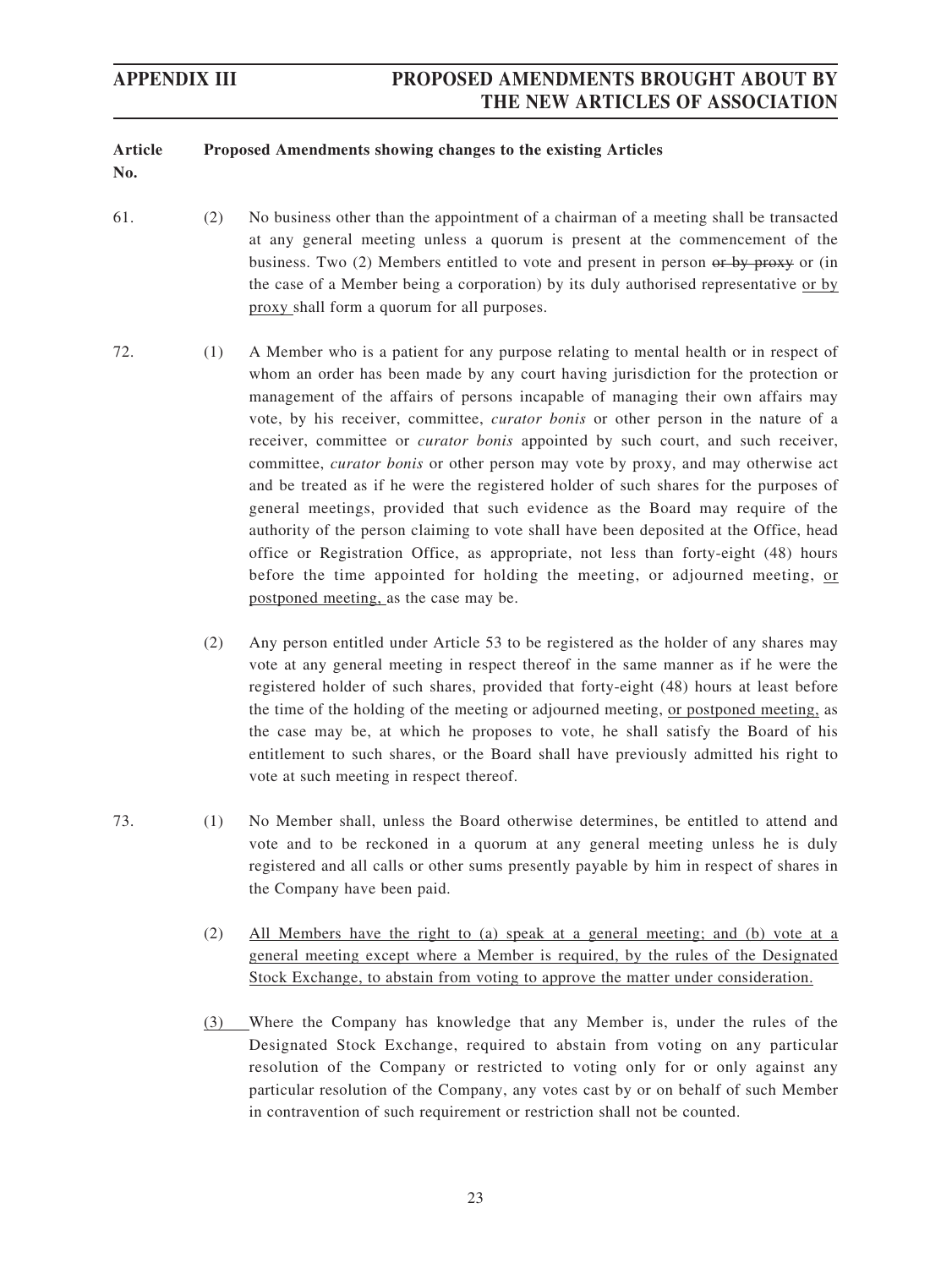| <b>Article</b><br>No. | Proposed Amendments showing changes to the existing Articles                                                                                                                                                                                                                                                                                                                                                                                                                                                                                                                                                                                                                 |
|-----------------------|------------------------------------------------------------------------------------------------------------------------------------------------------------------------------------------------------------------------------------------------------------------------------------------------------------------------------------------------------------------------------------------------------------------------------------------------------------------------------------------------------------------------------------------------------------------------------------------------------------------------------------------------------------------------------|
| 74.                   | If:                                                                                                                                                                                                                                                                                                                                                                                                                                                                                                                                                                                                                                                                          |
|                       | any objection shall be raised to the qualification of any voter; or<br>(a)                                                                                                                                                                                                                                                                                                                                                                                                                                                                                                                                                                                                   |
|                       | any votes have been counted which ought not to have been counted or which might<br>(b)<br>have been rejected; or                                                                                                                                                                                                                                                                                                                                                                                                                                                                                                                                                             |
|                       | any votes are not counted which ought to have been counted;<br>(c)                                                                                                                                                                                                                                                                                                                                                                                                                                                                                                                                                                                                           |
|                       | the objection or error shall not vitiate the decision of the meeting or adjourned meeting or<br>postponed meeting on any resolution unless the same is raised or pointed out at the meeting<br>or, as the case may be, the adjourned meeting or postponed meeting at which the vote<br>objected to is given or tendered or at which the error occurs. Any objection or error shall be<br>referred to the chairman of the meeting and shall only vitiate the decision of the meeting on<br>any resolution if the chairman decides that the same may have affected the decision of the<br>meeting. The decision of the chairman on such matters shall be final and conclusive. |
| 77.                   | The instrument appointing a proxy and (if required by the Board) the power of attorney or<br>other authority (if any) under which it is signed, or a certified copy of such power or<br>authority, shall be delivered to such place or one of such places (if any) as may be specified<br>for that purpose in or by way of note to or in any document accompanying the notice<br>convening the meeting (or, if no place is so specified at the Registration Office or the<br>Office, as may be appropriate) not less than forty-eight (48) hours before the time appointed<br>for holding the meeting or adjourned meeting or postponed meeting at which the person          |

- named in the instrument proposes to vote. No instrument appointing a proxy shall be valid after the expiration of twelve (12) months from the date named in it as the date of its execution, except at an adjourned meeting or postponed meeting in cases where the meeting was originally held within twelve (12) months from such date. Delivery of an instrument appointing a proxy shall not preclude a Member from attending and voting in person at the meeting convened and in such event, the instrument appointing a proxy shall be deemed to be revoked.
- 78. Instruments of proxy shall be in any common form or in such other form as the Board may approve (provided that this shall not preclude the use of the two way form) and the Board may, if it thinks fit, send out with the notice of any meeting forms of instrument of proxy for use at the meeting. The instrument of proxy shall be deemed to confer authority to vote on any amendment of a resolution put to the meeting for which it is given as the proxy thinks fit. The instrument of proxy shall, unless the contrary is stated therein, be valid as well for any adjournment or postponement of the meeting as for the meeting to which it relates.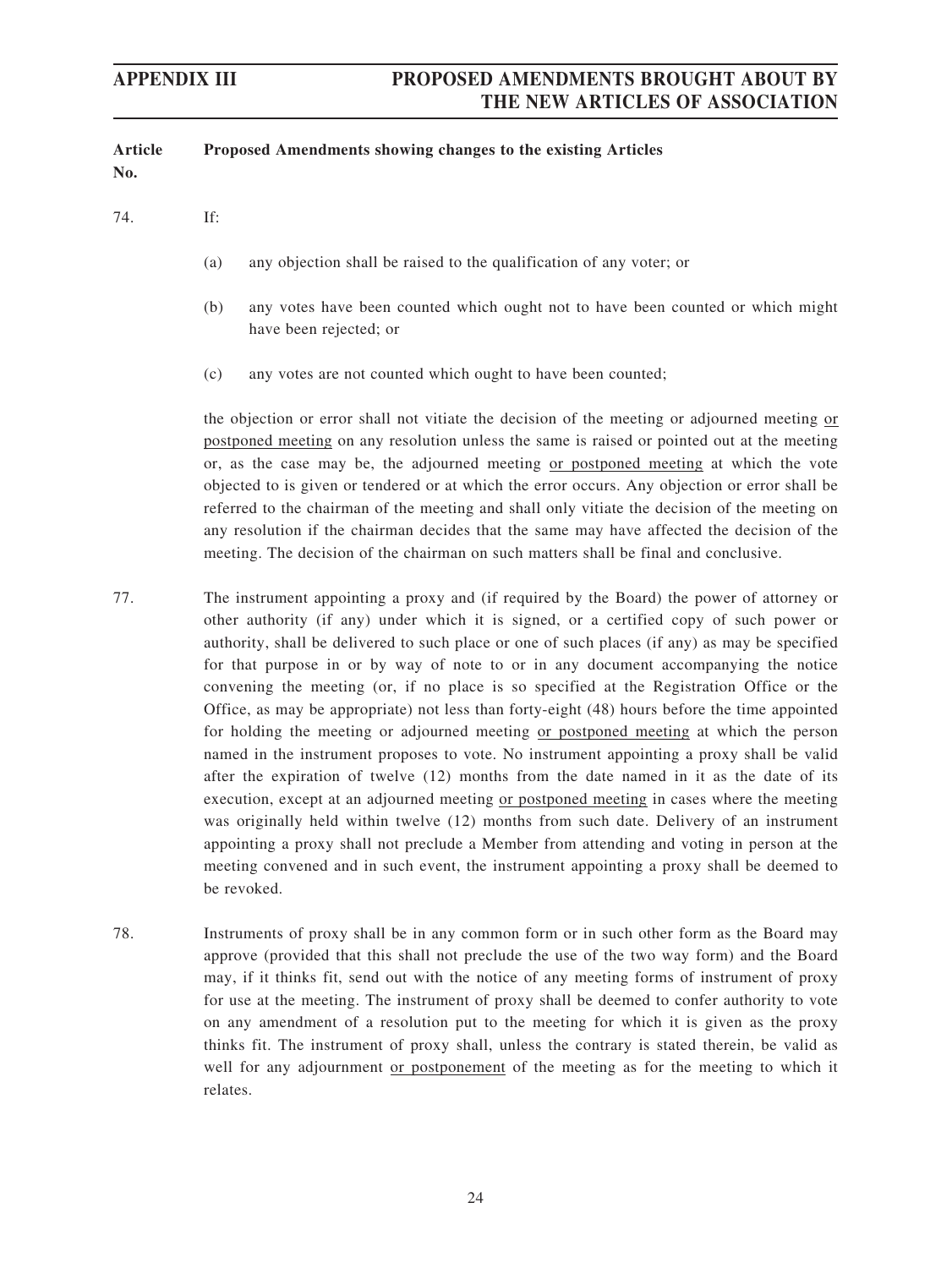#### **Article No. Proposed Amendments showing changes to the existing Articles**

- 79. A vote given in accordance with the terms of an instrument of proxy shall be valid notwithstanding the previous death or insanity of the principal, or revocation of the instrument of proxy or of the authority under which it was executed, provided that no intimation in writing of such death, insanity or revocation shall have been received by the Company at the Office or the Registration Office (or such other place as may be specified for the delivery of instruments of proxy in the notice convening the meeting or other document sent therewith) two (2) hours at least before the commencement of the meeting or adjourned meeting or postponed meeting, at which the instrument of proxy is used.
- 83. (3) The Directors shall have the power from time to time and at any time to appoint any person as a Director either to fill a casual vacancy on the Board or as an addition to the existing Board. Any Director so appointed by the Board to fill a casual vacancy shall hold office until the first general meeting of Members after his appointment and be subject to re-election at such meeting and any Director appointed by the Board as an addition to the existing Board-shall hold office only until the first next following annual general meeting of the Company after his appointment and shall then be eligible for re-election.
	- (6) A vacancy on the Board created by the removal of a Director under the provisions of subparagraph (5) above may be filled by the election or appointment by ordinary resolution of the Members at the meeting at which such Director is removed.
- 100. (1) A Director shall not vote (nor be counted in the quorum) on any resolution of the Board approving any contract or arrangement or any other proposal in which he or any of his close associates is materially interested, but this prohibition shall not apply to any of the following matters namely:
	- (ai) any contract or arrangement for the giving of any security or indemnity either:-
		- (a) to such the Director or his close associate(s) any security or indemnity in respect of money lent by him or any of his close associate(s) or obligations incurred or undertaken by him or any of his close associate(s) them at the request of or for the benefit of the Company or any of its subsidiaries; or
		- (b) any contract or arrangement for the giving of any security or indemnity to a third party in respect of a debt or obligation of the Company or any of its subsidiaries for which the Director or his close associate(s) has himself/themselves assumed responsibility in whole or in part and whether alone or jointly under a guarantee or indemnity or by the giving of security;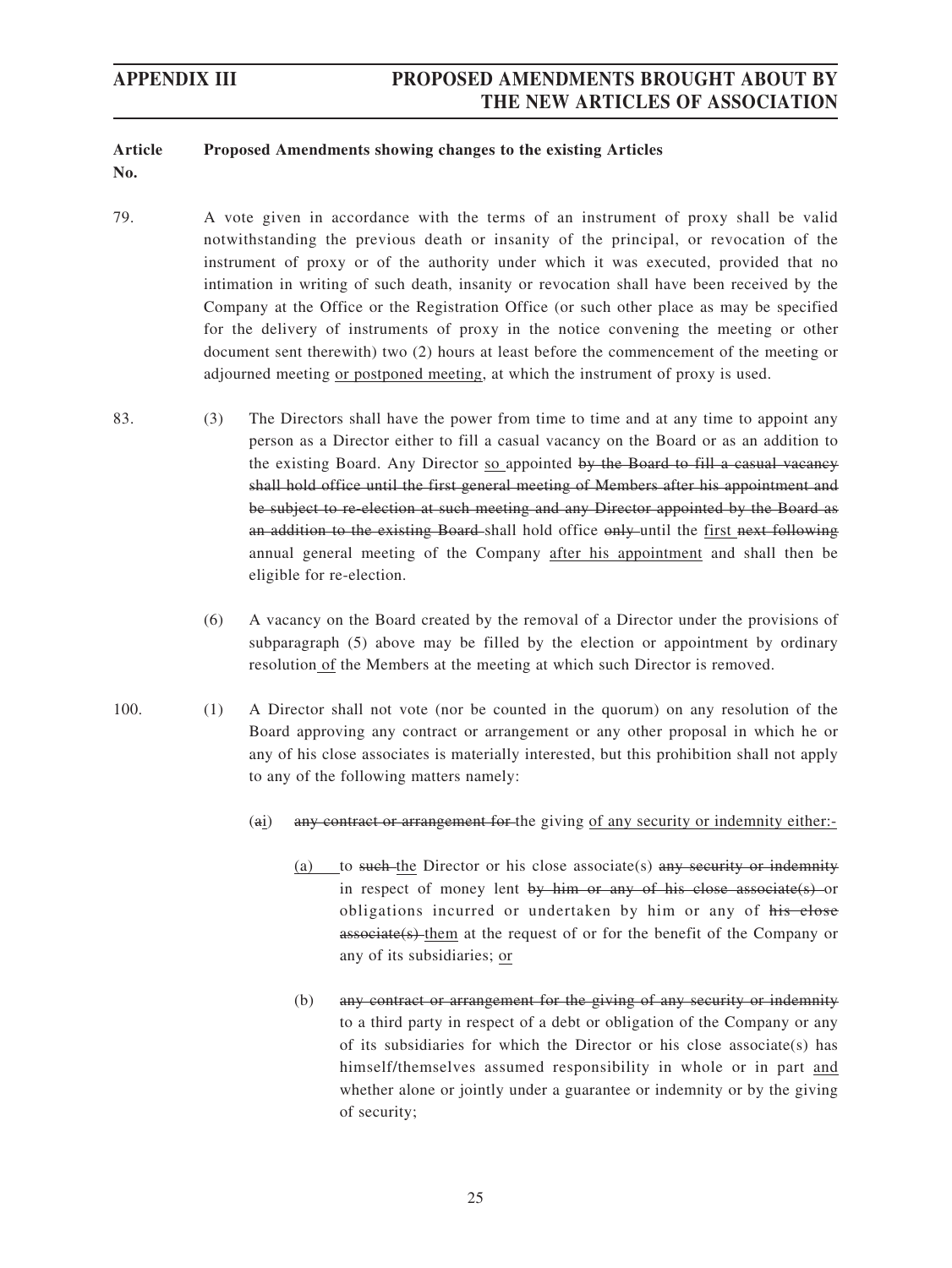#### **Article No. Proposed Amendments showing changes to the existing Articles**

- (cii) any contract or arrangement proposal concerning an offer of shares or debentures or other securities of or by the Company or any other company which the Company may promote or be interested in for subscription or purchase, where the Director or his close associate(s) is/are or is/are to be interested as a participant in the underwriting or sub-underwriting of the offer;
- (d) any contract or arrangement in which the Director or his close associate(s) is/ are interested in the same manner as other holders of shares or debentures or other securities of the Company by virtue only of his/their interest in shares or debentures or other securities of the Company; or
- (eiii) any proposal or arrangement concerning the benefit of employees of the Company or its subsidiaries, including:
	- $(i)(a)$  the adoption, modification or operation of any employees' share scheme, or any a-share incentive scheme or a-share option scheme under which any the Director or his close associate(s) may benefit; or
	- $(ii)(b)$  the adoption, modification or operation of a pension fund or retirement, death or disability benefits scheme or other arrangement which relates both to the Directors,  $\theta$ -his close associate(s) and  $\theta$ -employee(s) of the Company or  $\theta$ -any of its subsidiaries and does not provide in respect of any Director, or his close associate(s), as such any privilege or advantage not accorded generally accorded to the class of persons to which such scheme or fund relates; or
- $(iv)$  any contract or arrangement in which the Director or his close associate(s) is/ are interested in the same manner as other holders of shares or debentures or other securities of the Company by virtue only of his/their interest in shares or debentures or other securities of the Company.
- 129. (1) The Board shall cause minutes to be duly entered in books provided for the purpose:
	- (b) of the names of the Directors present at each meeting of the Directors and of any committee of the Directors; and
- 152. (2) The Members may, at any general meeting convened and held in accordance with these Articles, by special ordinary resolution remove the Auditor at any time before the expiration of his term of office and shall by ordinary resolution at that meeting appoint another Auditor in his stead for the remainder of his term.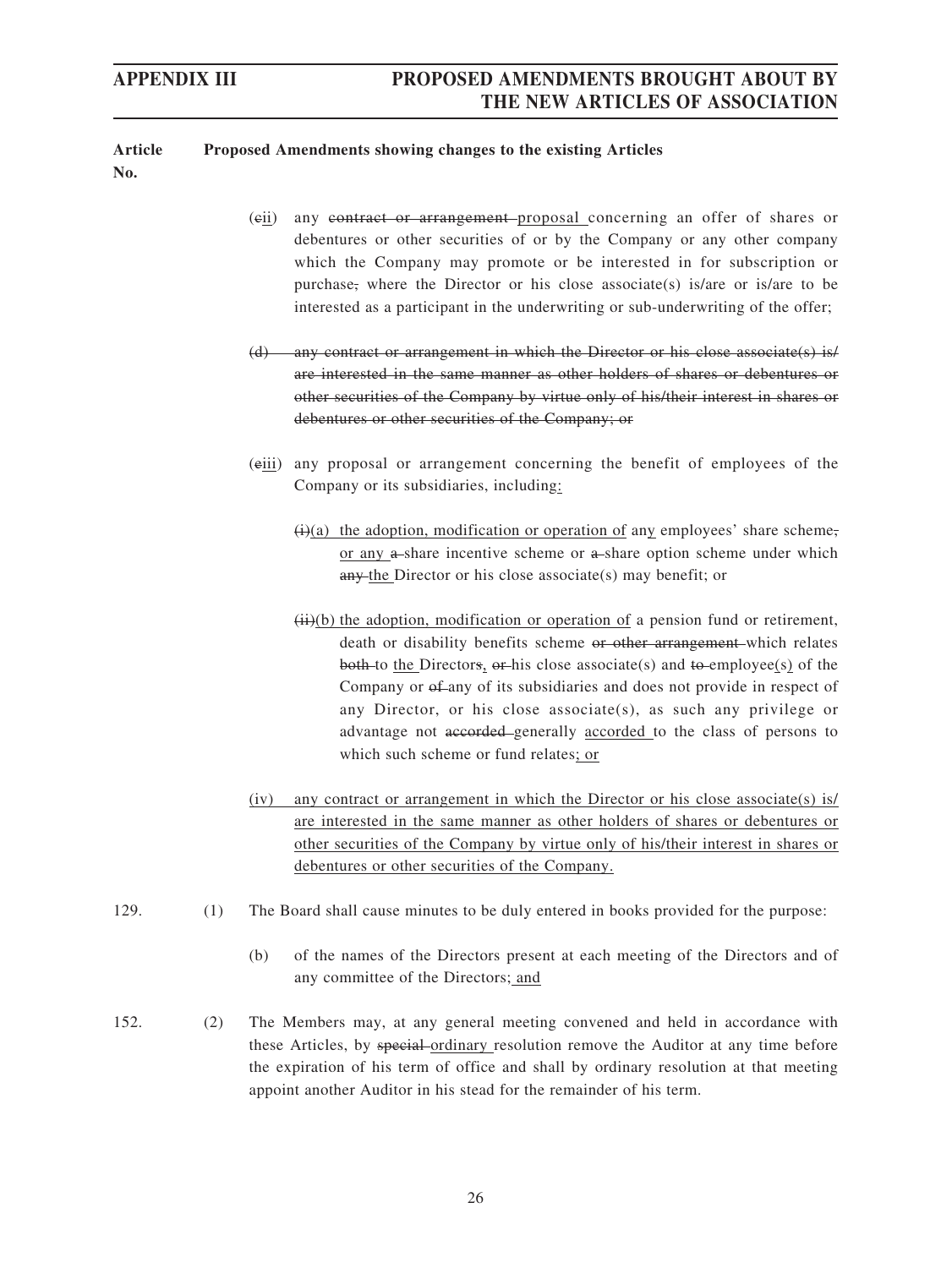#### **Article Proposed Amendments showing changes to the existing Articles**

- **No.**
- 155. The Directors may fill any casual vacancy in the office of Auditor but while any such vacancy continues the surviving or continuing Auditor or Auditors, if any, may act. The remuneration of any Auditor so appointed by the Directors under this Article may be fixed by the Directors. Subject to Article 152(2), an Auditor appointed under this Article shall hold office until the next following annual general meeting of the Company and shall then be subject to appointment by the Members under Article 152(1) at such remuneration to be determined by the Members under Article 154. If the office of auditor becomes vacant by the resignation or death of the Auditor, or by his becoming incapable of acting by reason of illness or other disability at a time when his services are required, the Directors shall fill the vacancy and fix the remuneration of the Auditor so appointed.
- 162. (1) Subject to Article 162(2), Tthe Board shall have power in the name and on behalf of the Company to present a petition to the court for the Company to be wound up.

## FINANCIAL YEAR

- 165. Unless otherwise determined by the Directors from time to time, the financial year end of the Company shall be 31 of December in each year.
- 165166. No Article shall be rescinded, altered or amended and no new Article shall be made until the same has been approved by a special resolution of the Members. A special resolution shall be required to alter the provisions of the memorandum of association or to change the name of the Company.
- 166167. No Member shall be entitled to require discovery of or any information respecting any detail of the Company's trading or any matter which is or may be in the nature of a trade secret or secret process which may relate to the conduct of the business of the Company and which in the opinion of the Directors it will be inexpedient in the interests of the members of the Company to communicate to the public.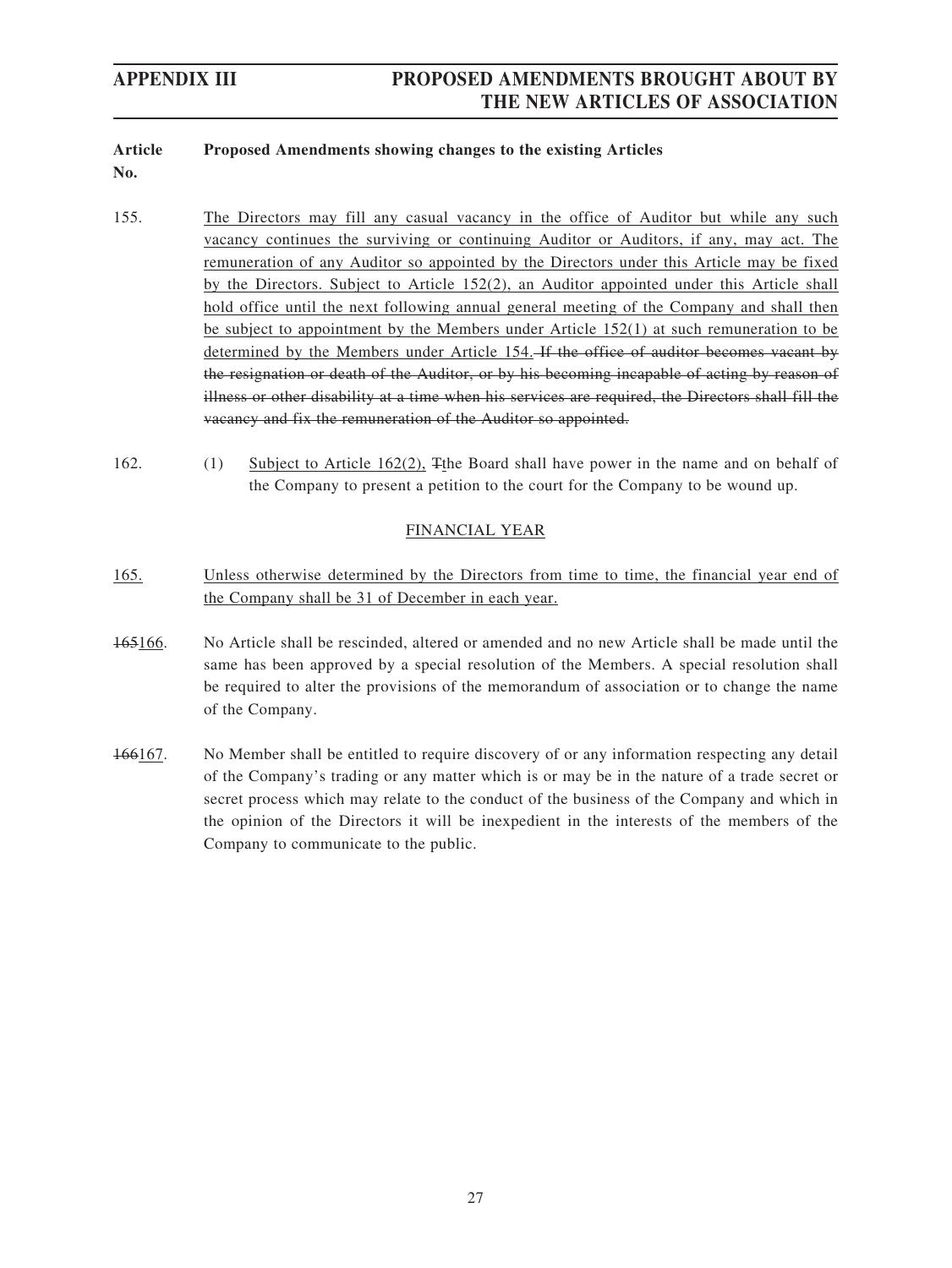## **NOTICE OF AGM**



**NOTICE IS HEREBY GIVEN THAT** the annual general meeting (the "**Meeting**") of Vincent Medical Holdings Limited (the "**Company**") will be held at 17th Floor, Leighton, 77 Leighton Road, Causeway Bay, Hong Kong on Tuesday, 24 May 2022 at 10:00 a.m. for the following purposes:

### **AS ORDINARY RESOLUTIONS**

To consider and if thought fit, pass the following resolutions (with or without modification) as ordinary resolutions of the Company:

- 1. To receive, consider and adopt the audited consolidated financial statements of the Company and the reports of the directors (the "**Directors**") and the auditor of the Company (the "**Auditor**") for the year ended 31 December 2021.
- 2. To approve the declaration of a final dividend of HK2.5 cents per ordinary share for the year ended 31 December 2021.
- 3. To re-elect Mr. To Ki Cheung as an executive Director.
- 4. To re-elect Mr. Mok Kwok Cheung Rupert as an independent non-executive Director.
- 5. To re-elect Mr. Au Yu Chiu Steven as an independent non-executive Director.
- 6. To authorise the board of the Directors to fix the remuneration of the Directors.
- 7. To re-appoint RSM Hong Kong as the Auditor and authorise the board of the Directors to fix their remuneration.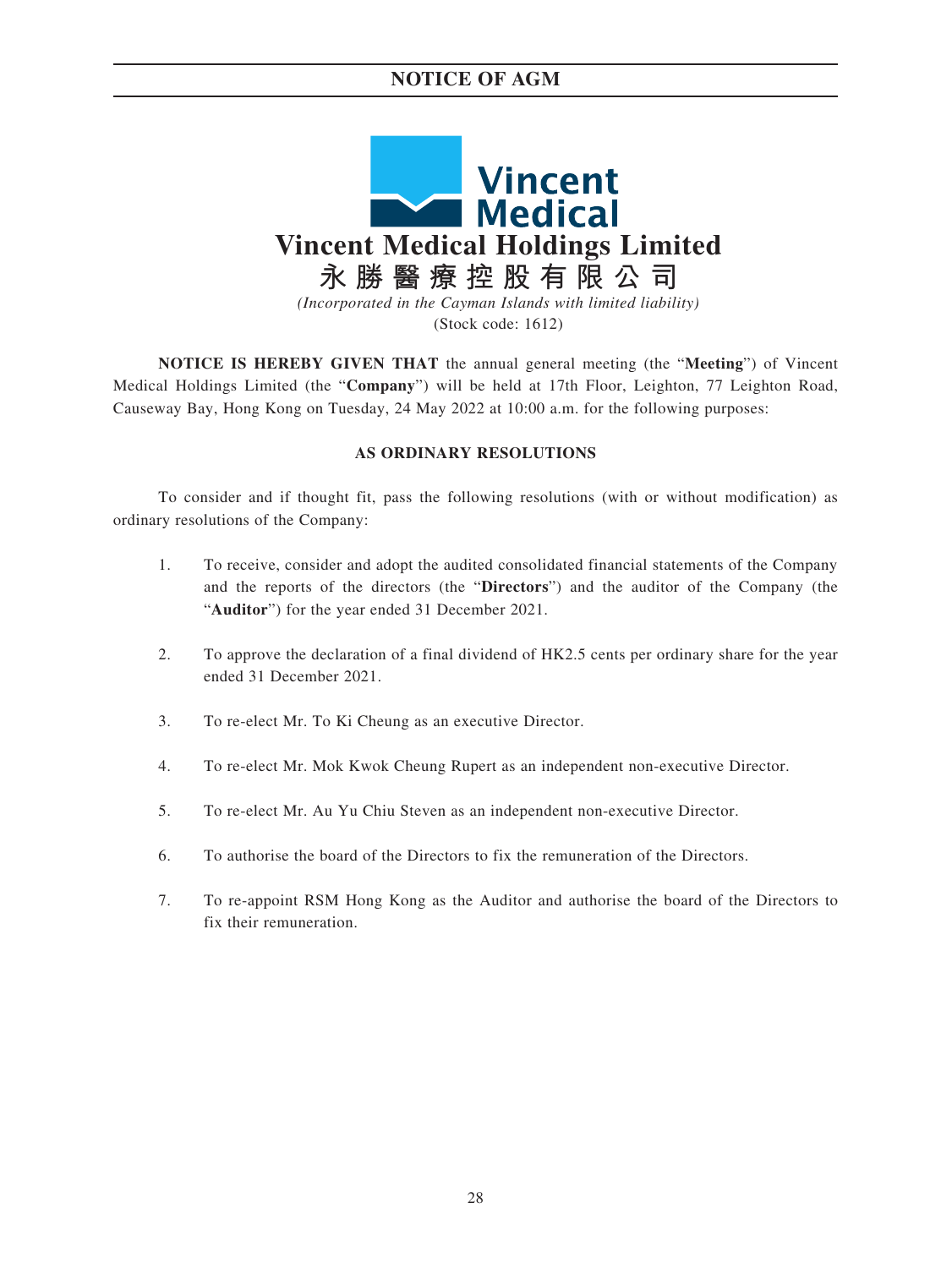8. To consider and if thought fit, pass the following resolution (with or without modification) as an ordinary resolution of the Company:

## "**THAT**:

- (a) subject to paragraph (c) below, the exercise by the Directors during the Relevant Period (as hereinafter defined) of all the powers of the Company to allot, issue, and deal with additional shares of HK\$0.01 each in the share capital of the Company (the "**Shares**") be and is hereby generally and unconditionally approved;
- (b) the approval in paragraph (a) above shall be in addition to any other authorisation given to the Directors and shall authorise the Directors during the Relevant Period (as hereinafter defined) to make or grant offers, agreements and/or options which may require the exercise of such power during or after the end of the Relevant Period;
- (c) the total number of Shares allotted or agreed conditionally or unconditionally to be allotted (whether pursuant to options or otherwise) by the Directors during the Relevant Period pursuant to paragraph (a) above, otherwise than pursuant to (i) a Rights Issue (as hereinafter defined); or (ii) any scrip dividend or similar arrangement providing for the allotment and issue of Shares in lieu of the whole or part of a dividend on Shares in accordance with the articles of association of the Company (the "**Articles**") in force from time to time; or (iii) any specific authority granted by the shareholders of the Company (the "**Shareholders**") in general meeting(s); or (iv) any issue of Shares upon the exercise of rights of subscription or conversion under the terms of any existing convertible notes issued by the Company or any existing securities of the Company which carry rights to subscribe for or are convertible into Shares, shall not exceed 20% of the total number of issued Shares as at the date of the passing of this resolution, and the said approval shall be limited accordingly; and
- (d) for the purpose of this resolution:

"**Relevant Period**" means the period from the passing of this resolution until whichever is the earliest of:

- (i) the conclusion of the next annual general meeting of the Company;
- (ii) the expiration of the period within which the next annual general meeting of the Company is required by any applicable law or the Articles to be held; and
- (iii) the revocation, variation or renewal of the authority given under this resolution by an ordinary resolution of the Shareholders in general meeting;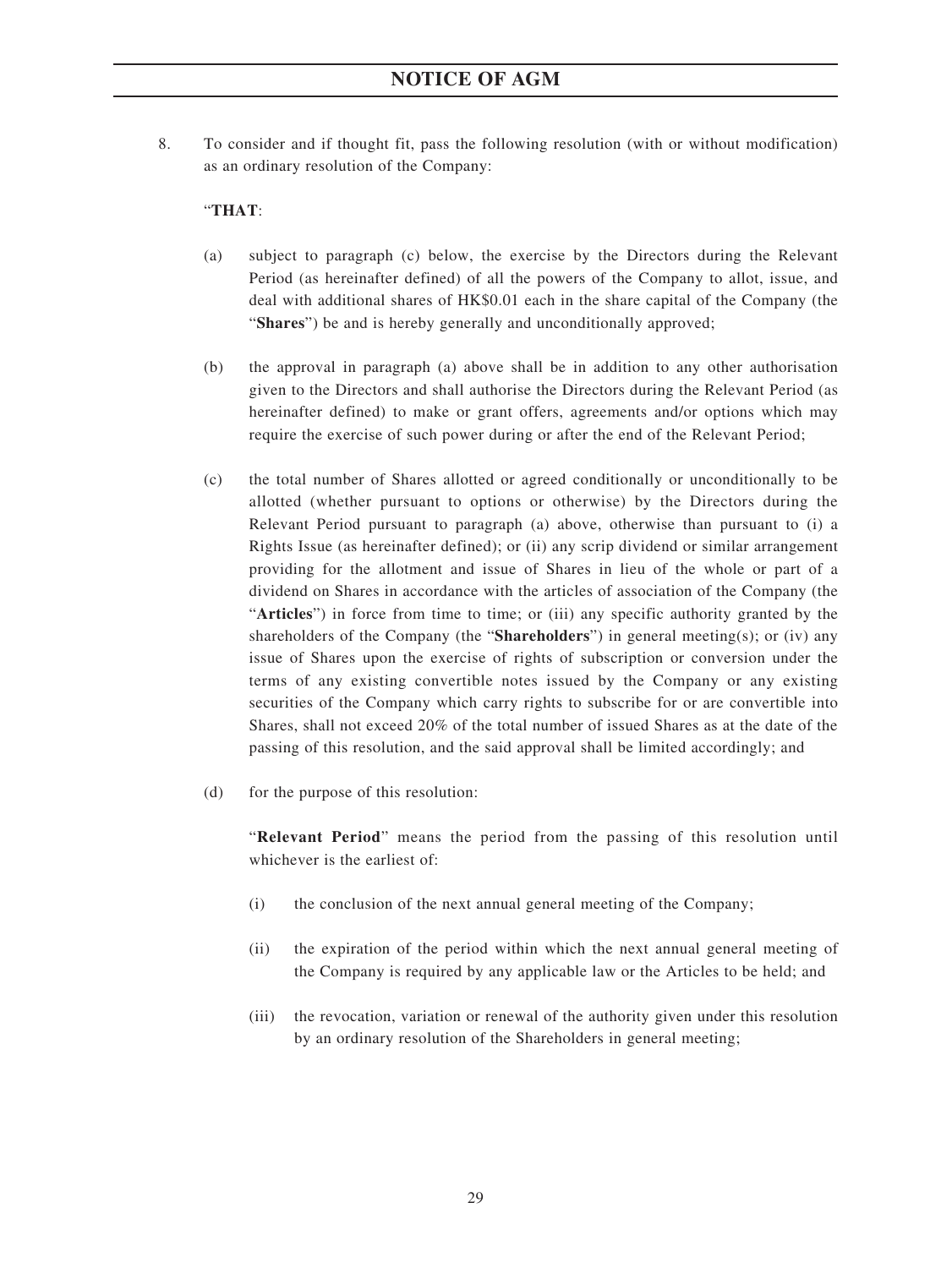## **NOTICE OF AGM**

"**Rights Issue**" means an offer of Shares, or offer or issue of warrants, options or other securities giving rights to subscribe for Shares open for a period fixed by the Directors to holders of Shares whose names appear on the register of members on a fixed record date in proportion to their holdings of Shares (subject to such exclusion or other arrangements as the Directors may deem necessary or expedient in relation to fractional entitlements or, having regard to any restrictions or obligations under the laws of, or the requirements of, or the expense or delay which may be involved in determining the exercise or extent of any restrictions or obligations under the laws of, or the requirements of, any jurisdiction applicable to the Company, any recognised regulatory body or any stock exchange applicable to the Company)."

9. To consider and if thought fit, pass the following resolution (with or without modification) as an ordinary resolution of the Company:

### "**THAT**:

- (a) subject to paragraph (c) below, the exercise by the Directors during the Relevant Period (as hereinafter defined) of all the powers of the Company to repurchase issued Shares, subject to and in accordance with all applicable laws and the requirements of the Rules Governing the Listing of Securities on The Stock Exchange of Hong Kong Limited as amended from time to time, be and is hereby generally and unconditionally approved;
- (b) the approval in paragraph (a) above shall be in addition to any other authorisation given to the Directors and shall authorise the Directors on behalf of the Company during the Relevant Period (as hereinafter defined) to procure the Company to repurchase Shares at a price determined by the Directors;
- (c) the total number of Shares which are authorised to be repurchased by the Directors pursuant to the approval in paragraph (a) above shall not exceed 10% of the total number of issued Shares as at the date of the passing of this resolution, and the said approval shall be limited accordingly; and
- (d) for the purposes of this resolution:

"**Relevant Period**" means the period from the passing of this resolution until whichever is the earliest of:

- (i) the conclusion of the next annual general meeting of the Company;
- (ii) the expiration of the period within which the next annual general meeting of the Company is required by any applicable law or the Articles to be held; and
- (iii) the revocation, variation or renewal of the authority given under this resolution by an ordinary resolution of the Shareholders in general meeting."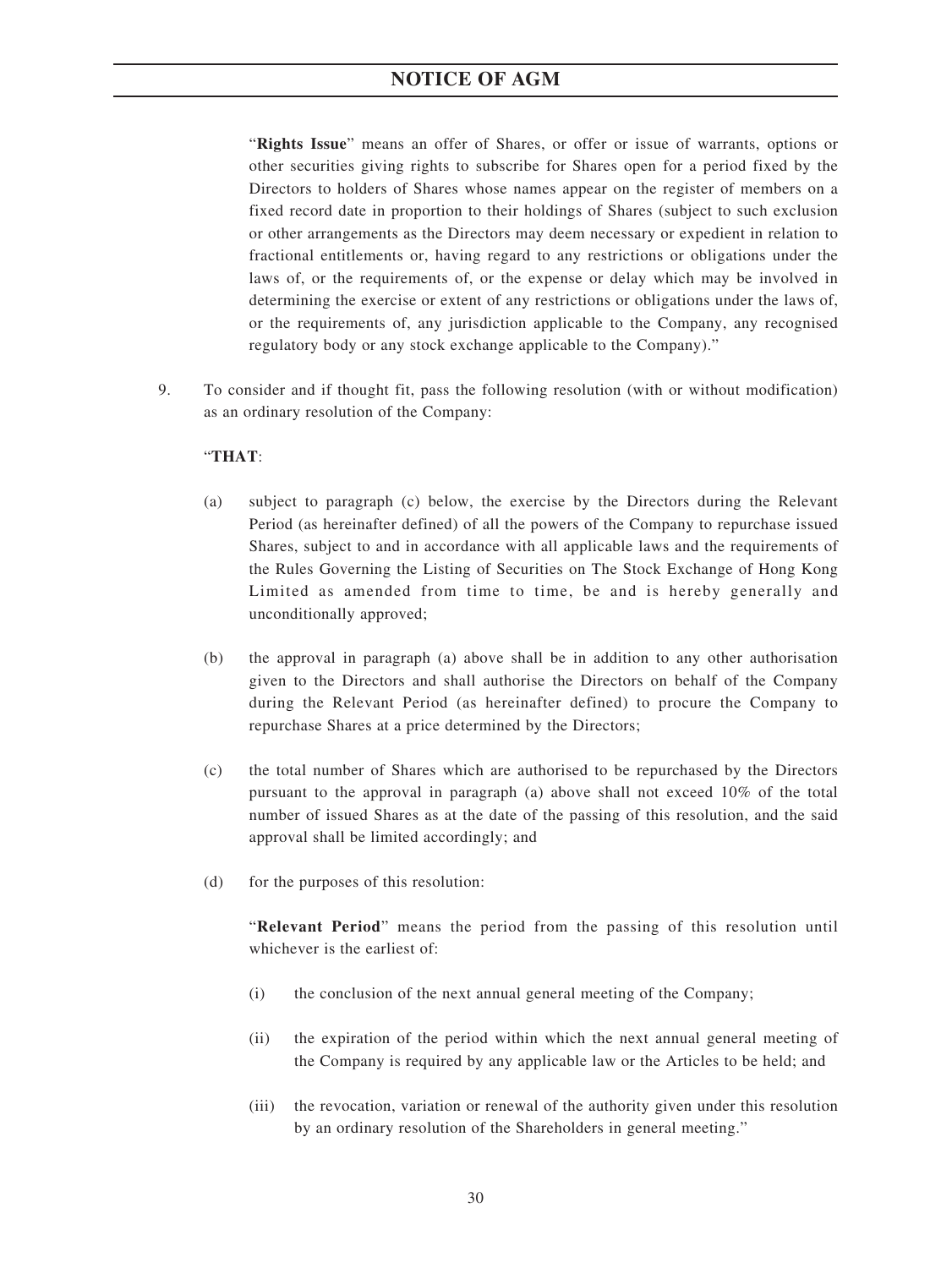10. To consider and if thought fit, pass the following resolution (with or without modification) as an ordinary resolution of the Company:

"**THAT** conditional upon the passing of resolutions nos. 8 and 9 above, the general mandate to the Directors pursuant to resolution no. 8 be and is hereby extended by the addition thereto of an amount representing the total number of Shares repurchased by the Company under the authority granted pursuant to the resolution no. 9 (up to 10% of the total number of the issued Shares as at the date of the passing of resolution no. 9)."

### **AS SPECIAL RESOLUTION**

11. To consider and if thought fit, pass the following resolution as a special resolution of the Company:

"**THAT** the second amended and restated articles of association of the Company (incorporating the proposed amendments of the existing articles of association of the Company, the details of which are set out in Appendix III to the circular of the Company dated 14 April 2022) (the "**Amended and Restated Articles of Association**"), a copy of which has been produced to this Meeting and marked "A" and initialled by the chairman of the Meeting for the purpose of identification, be and is hereby approved and adopted as the articles of association of the Company in substitution for, and to the exclusion of, the existing articles of association of the Company with immediate effect after the close of this Meeting, and any Director or company secretary of the Company be and is hereby authorised to do all such acts and things and execute all such documents, deeds and make all such arrangements that he/she shall, in his/her absolute discretion, deem necessary or expedient to implement the adoption of the Amended and Restated Articles of Association."

> By order of the Board **Vincent Medical Holdings Limited Choi Man Shing** *Chairman and Executive Director*

14 April 2022

*Registered Office:* Cricket Square, Hutchins Drive, P. O. Box 2681, Grand Cayman, KY1-1111, Cayman Islands

*Headquarters and Principal Place of Business in Hong Kong:* Units 1604-07A, 16/F., Two Harbourfront, 22 Tak Fung Street, Hung Hom, Kowloon, Hong Kong